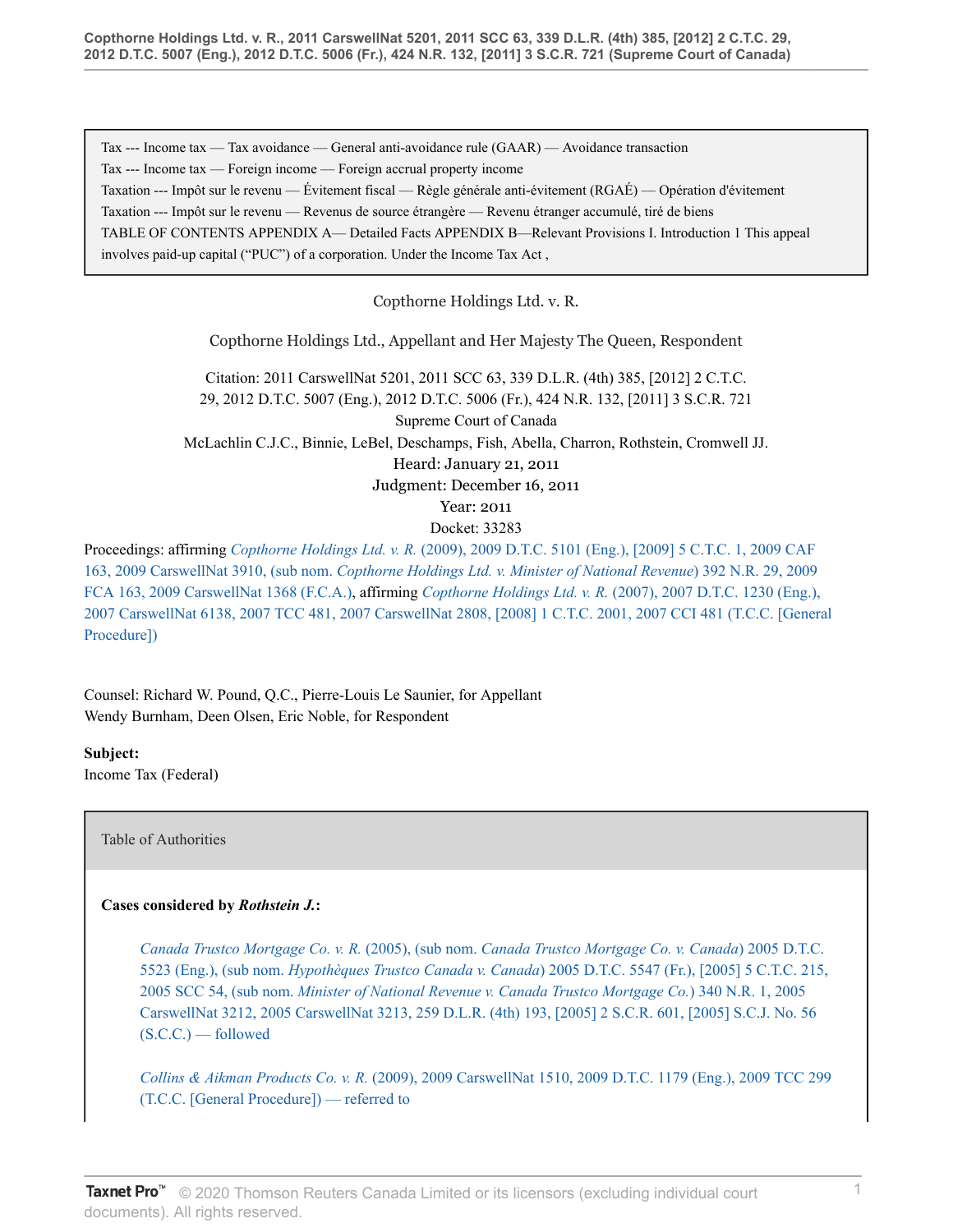*Collins & Aikman Products Co. v. R.* [\(2010\), \[2011\] 1 C.T.C. 250, 2010 FCA 251, 2010 CarswellNat 3613, 2010](http://v3.taxnetpro.com/Document/I9310e05a51c227a3e0440003ba833f85/View/FullText.html?originationContext=document&vr=3.0&rs=cblt1.0&transitionType=DocumentItem&contextData=(sc.Search)) [CAF 251, 2010 D.T.C. 5164 \(Eng.\), 2010 CarswellNat 4574 \(F.C.A.\) — referred to](http://v3.taxnetpro.com/Document/I9310e05a51c227a3e0440003ba833f85/View/FullText.html?originationContext=document&vr=3.0&rs=cblt1.0&transitionType=DocumentItem&contextData=(sc.Search))

*Fraser v. Ontario (Attorney General)* (2011), D.T.E. 2011T-294, 331 D.L.R. (4th) 64, (sub nom. *A.G. (Ontario) v. Fraser*) 2011 C.L.L.C. 220-029, 275 O.A.C. 205, 415 N.R. 200, 91 C.C.E.L. (3d) 1, (sub nom. *Ontario (Attorney General) v. Fraser*) [2011] 2 S.C.R. 3, 2011 CarswellOnt 2695, 2011 CarswellOnt 2696, 2011 SCC 20 (S.C.C.) — referred to

*Inland Revenue Commissioners v. Duke of Westminster* (1935), [1936] A.C. 1, [1935] All E.R. 259, 19 T.C. 490 (U.K. H.L.) — referred to

*Lipson v. R.* (2009), 383 N.P.C. 47, (sub nom. *Lipson v. Canada*[\) 301 D.L.R. \(4th\) 34, 2009 SCC 1, \(sub nom.](http://v3.taxnetpro.com/Document/I8d7d93935ae45dece0440003ba833f85/View/FullText.html?originationContext=document&vr=3.0&rs=cblt1.0&transitionType=DocumentItem&contextData=(sc.Search)) *Lipson v. Canada*[\) \[2009\] 1 S.C.R. 3, 2009 CarswellNat 1, 2009 CarswellNat 2, \(sub nom.](http://v3.taxnetpro.com/Document/I8d7d93935ae45dece0440003ba833f85/View/FullText.html?originationContext=document&vr=3.0&rs=cblt1.0&transitionType=DocumentItem&contextData=(sc.Search)) *Lipson v. Minister of National Revenue*[\) 383 N.R. 47, \[2009\] 1 C.T.C. 314, 2009 D.T.C. 5015 \(Eng.\), 2009 D.T.C. 5016 \(Fr.\), \[2009\]](http://v3.taxnetpro.com/Document/I8d7d93935ae45dece0440003ba833f85/View/FullText.html?originationContext=document&vr=3.0&rs=cblt1.0&transitionType=DocumentItem&contextData=(sc.Search)) [S.C.J. No. 1 \(S.C.C.\) — referred to](http://v3.taxnetpro.com/Document/I8d7d93935ae45dece0440003ba833f85/View/FullText.html?originationContext=document&vr=3.0&rs=cblt1.0&transitionType=DocumentItem&contextData=(sc.Search))

*MIL (Investments) S.A. v. R.* [\(2006\), 2006 D.T.C. 3307 \(Eng.\), \[2006\] 5 C.T.C. 2552, 2006 CarswellNat 6423,](http://v3.taxnetpro.com/Document/I8d7d93938fbb5dece0440003ba833f85/View/FullText.html?originationContext=document&vr=3.0&rs=cblt1.0&transitionType=DocumentItem&contextData=(sc.Search)) [2006 CCI 460, 2006 CarswellNat 2558, 2006 TCC 460 \(T.C.C. \[General Procedure\]\) — referred to](http://v3.taxnetpro.com/Document/I8d7d93938fbb5dece0440003ba833f85/View/FullText.html?originationContext=document&vr=3.0&rs=cblt1.0&transitionType=DocumentItem&contextData=(sc.Search))

*MIL (Investments) S.A. v. R.* [\(2007\), 2007 FCA 236, 2007 CarswellNat 1719, 2007 D.T.C. 5437 \(Eng.\), \[2007\] 4](http://v3.taxnetpro.com/Document/I8d7d939372f75dece0440003ba833f85/View/FullText.html?originationContext=document&vr=3.0&rs=cblt1.0&transitionType=DocumentItem&contextData=(sc.Search)) [C.T.C. 235, 2007 CarswellNat 4139, 2007 CAF 236 \(F.C.A.\) — referred to](http://v3.taxnetpro.com/Document/I8d7d939372f75dece0440003ba833f85/View/FullText.html?originationContext=document&vr=3.0&rs=cblt1.0&transitionType=DocumentItem&contextData=(sc.Search))

*OSFC Holdings Ltd. v. R.* [\(2001\), 2001 CarswellNat 1967, 2001 FCA 260, \(sub nom.](http://v3.taxnetpro.com/Document/I8d7d9393e22e5dece0440003ba833f85/View/FullText.html?originationContext=document&vr=3.0&rs=cblt1.0&transitionType=DocumentItem&contextData=(sc.Search)) *OSFC Holdings Ltd. v. Minister of National Revenue*[\) 275 N.R. 238, 29 C.B.R. \(4th\) 105, 2001 CAF 260, 17 B.L.R. \(3d\) 212, \[2001\] 4](http://v3.taxnetpro.com/Document/I8d7d9393e22e5dece0440003ba833f85/View/FullText.html?originationContext=document&vr=3.0&rs=cblt1.0&transitionType=DocumentItem&contextData=(sc.Search)) [C.T.C. 82, 2001 D.T.C. 5471, 2001 CarswellNat 3521, \(sub nom.](http://v3.taxnetpro.com/Document/I8d7d9393e22e5dece0440003ba833f85/View/FullText.html?originationContext=document&vr=3.0&rs=cblt1.0&transitionType=DocumentItem&contextData=(sc.Search)) *OSFC Holdings Ltd. v. Canada*) [2002] 2 F.C. [288, \[2001\] F.C.J. No. 1381 \(Fed. C.A.\) — referred to](http://v3.taxnetpro.com/Document/I8d7d9393e22e5dece0440003ba833f85/View/FullText.html?originationContext=document&vr=3.0&rs=cblt1.0&transitionType=DocumentItem&contextData=(sc.Search))

*Stubart Investments Ltd. v. R.* [\(1984\), \[1984\] C.T.C. 294, \[1984\] 1 S.C.R. 536, 84 D.T.C. 6305, 1984 CarswellNat](http://v3.taxnetpro.com/Document/I8d7d939468ac5dece0440003ba833f85/View/FullText.html?originationContext=document&vr=3.0&rs=cblt1.0&transitionType=DocumentItem&contextData=(sc.Search)) 690, 10 D.L.R. (4th) 1, (sub nom. *[Stubart Investments Ltd. v. Minister of National Revenue](http://v3.taxnetpro.com/Document/I8d7d939468ac5dece0440003ba833f85/View/FullText.html?originationContext=document&vr=3.0&rs=cblt1.0&transitionType=DocumentItem&contextData=(sc.Search))*) 53 N.R. 241, 1984 [CarswellNat 222, 15 A.T.R. 942, \[1984\] S.C.J. No. 25 \(S.C.C.\) — referred to](http://v3.taxnetpro.com/Document/I8d7d939468ac5dece0440003ba833f85/View/FullText.html?originationContext=document&vr=3.0&rs=cblt1.0&transitionType=DocumentItem&contextData=(sc.Search))

# **Statutes considered:**

Alta. *Business Corporations Act*, R.S.A. 2000, c. B-9

- Generally referred to
- s. 28 considered
- s.  $28(2)$  referred to
- s.  $182(2)$  considered

Can. *Canada Business Corporations Act*, R.S.C. 1985, c. C-44

- s. 26 considered
- s.  $26(2)$  referred to
- s.  $182(2)$  considered

Can. *Income Tax Act*, R.S.C. 1985, c. 1 (5th Supp.) Generally — referred to s.  $2(1)$  — considered

- s.  $84(3)$  considered
- s. 84.1 considered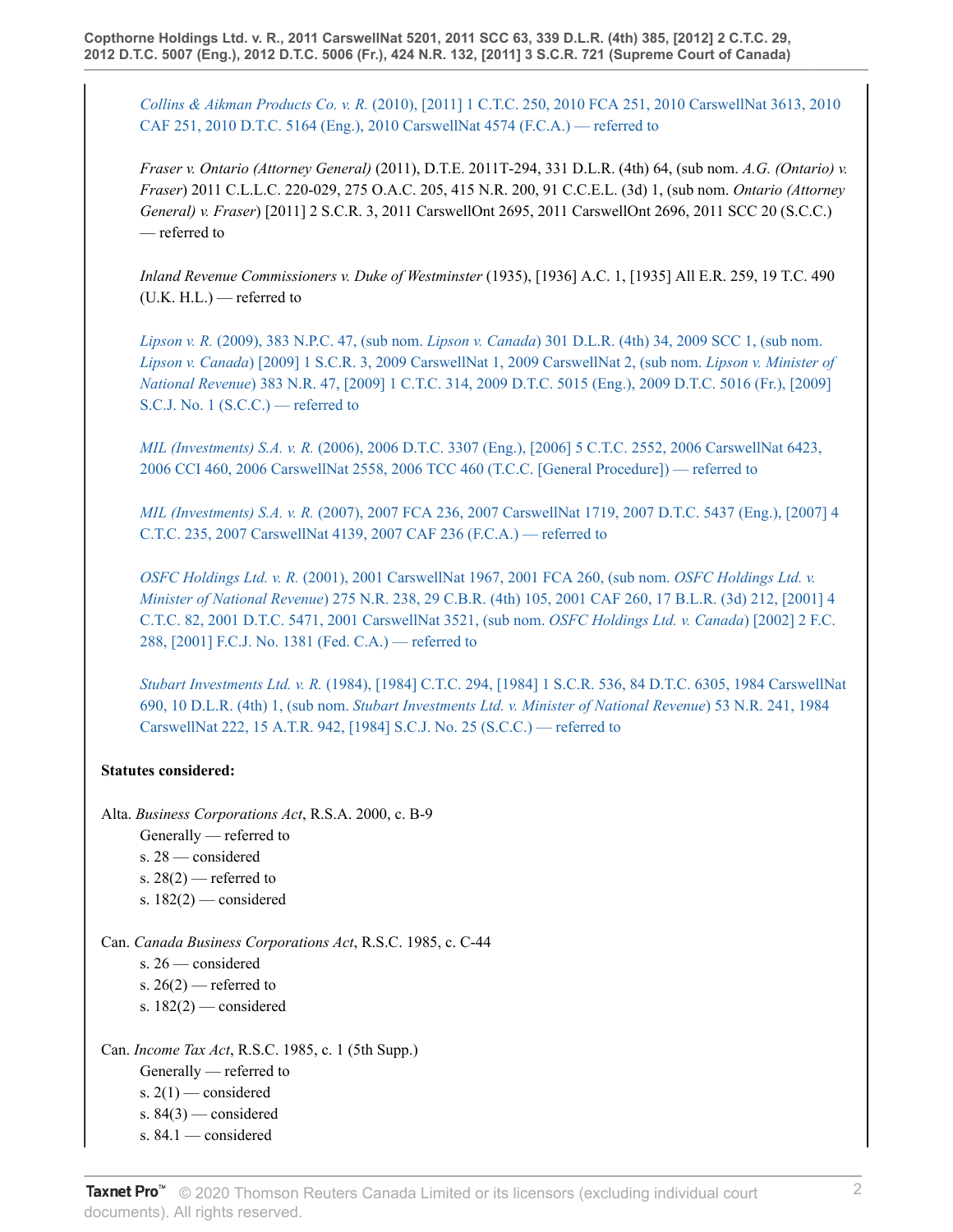s.  $87(3)$  — considered s.  $87(3)(a)$  — considered s. 89(1) "paid-up capital" — considered s.  $89(1)$  "paid-up capital" (b)(iii) — considered s. 212.1 — considered s.  $215(1)$  — referred to s. 245 — considered s.  $245(1) - 245(5)$  — referred to s.  $245(3)$  — considered s.  $248(10)$  — considered

APPEAL by taxpayer from judgment reported at *Copthorne Holdings Ltd. v. R.* [\(2009\), 2009 D.T.C. 5101 \(Eng.\), \[2009\] 5](http://v3.taxnetpro.com/Document/I8d7d93935b225dece0440003ba833f85/View/FullText.html?originationContext=document&vr=3.0&rs=cblt1.0&transitionType=DocumentItem&contextData=(sc.Search)) [C.T.C. 1, 2009 CAF 163, 2009 CarswellNat 3910, \(sub nom.](http://v3.taxnetpro.com/Document/I8d7d93935b225dece0440003ba833f85/View/FullText.html?originationContext=document&vr=3.0&rs=cblt1.0&transitionType=DocumentItem&contextData=(sc.Search)) *Copthorne Holdings Ltd. v. Minister of National Revenue*) 392 [N.R. 29, 2009 FCA 163, 2009 CarswellNat 1368 \(F.C.A.\)](http://v3.taxnetpro.com/Document/I8d7d93935b225dece0440003ba833f85/View/FullText.html?originationContext=document&vr=3.0&rs=cblt1.0&transitionType=DocumentItem&contextData=(sc.Search)), dismissing appeal from judgment dismissing appeal by taxpayer from assessment by Minister of National Revenue, finding that general anti-avoidance rule was violated in amalgamation transaction.

POURVOI de la contribuable à l'encontre d'une décision publiée à *[Copthorne Holdings Ltd. v. R.](http://v3.taxnetpro.com/Document/I8d7d93935b225dece0440003ba833f85/View/FullText.html?originationContext=document&vr=3.0&rs=cblt1.0&transitionType=DocumentItem&contextData=(sc.Search))* (2009), 2009 D.T.C. [5101 \(Eng.\), \[2009\] 5 C.T.C. 1, 2009 CAF 163, 2009 CarswellNat 3910, \(sub nom.](http://v3.taxnetpro.com/Document/I8d7d93935b225dece0440003ba833f85/View/FullText.html?originationContext=document&vr=3.0&rs=cblt1.0&transitionType=DocumentItem&contextData=(sc.Search)) *Copthorne Holdings Ltd. v. Minister of National Revenue*[\) 392 N.R. 29, 2009 FCA 163, 2009 CarswellNat 1368 \(F.C.A.\),](http://v3.taxnetpro.com/Document/I8d7d93935b225dece0440003ba833f85/View/FullText.html?originationContext=document&vr=3.0&rs=cblt1.0&transitionType=DocumentItem&contextData=(sc.Search)) ayant rejeté un appel interjeté à l'encontre d'un jugement ayant rejeté l'appel interjeté par la contribuable à l'encontre d'un avis de cotisation du ministre du Revenu national, ayant conclu qu'on avait contrevenu à la règle générale anti-évitement à l'occasion d'une fusion d'entreprises. *Rothstein J.***:**

# **TABLE OF CONTENTS**

|             |                                                                              | Paragraph    |
|-------------|------------------------------------------------------------------------------|--------------|
| $I_{\cdot}$ | Introduction                                                                 | $\mathbf{1}$ |
| П.          | Summary of Facts                                                             | 7            |
| III.        | Tax Court of Canada                                                          | 21           |
| IV.         | Federal Court of Appeal                                                      | 29           |
| V.          | Analysis                                                                     | 32           |
| A.          | Introduction                                                                 | 32           |
| <b>B.</b>   | Was There a Tax Benefit?                                                     | 34           |
| C.          | Was the Transaction Giving Rise to the Tax Benefit an Avoidance Transaction? | 39           |
| (1)         | Was There a Series of Transactions That Resulted in a Tax Benefit?           | 42           |
| (2)         | Was Any Transaction Within the Purported Series an Avoidance Transaction?    | 59           |
| D.          | Was the Avoidance Transaction Giving Rise to the Tax Benefit Abusive?        | 65           |
| (1)         | The Relevant Sections                                                        | 74           |
| (2)         | Which Provisions Are Abused?                                                 | 85           |
| (3)         | The Object, Spirit and Purpose of Section 87(3)                              | 87           |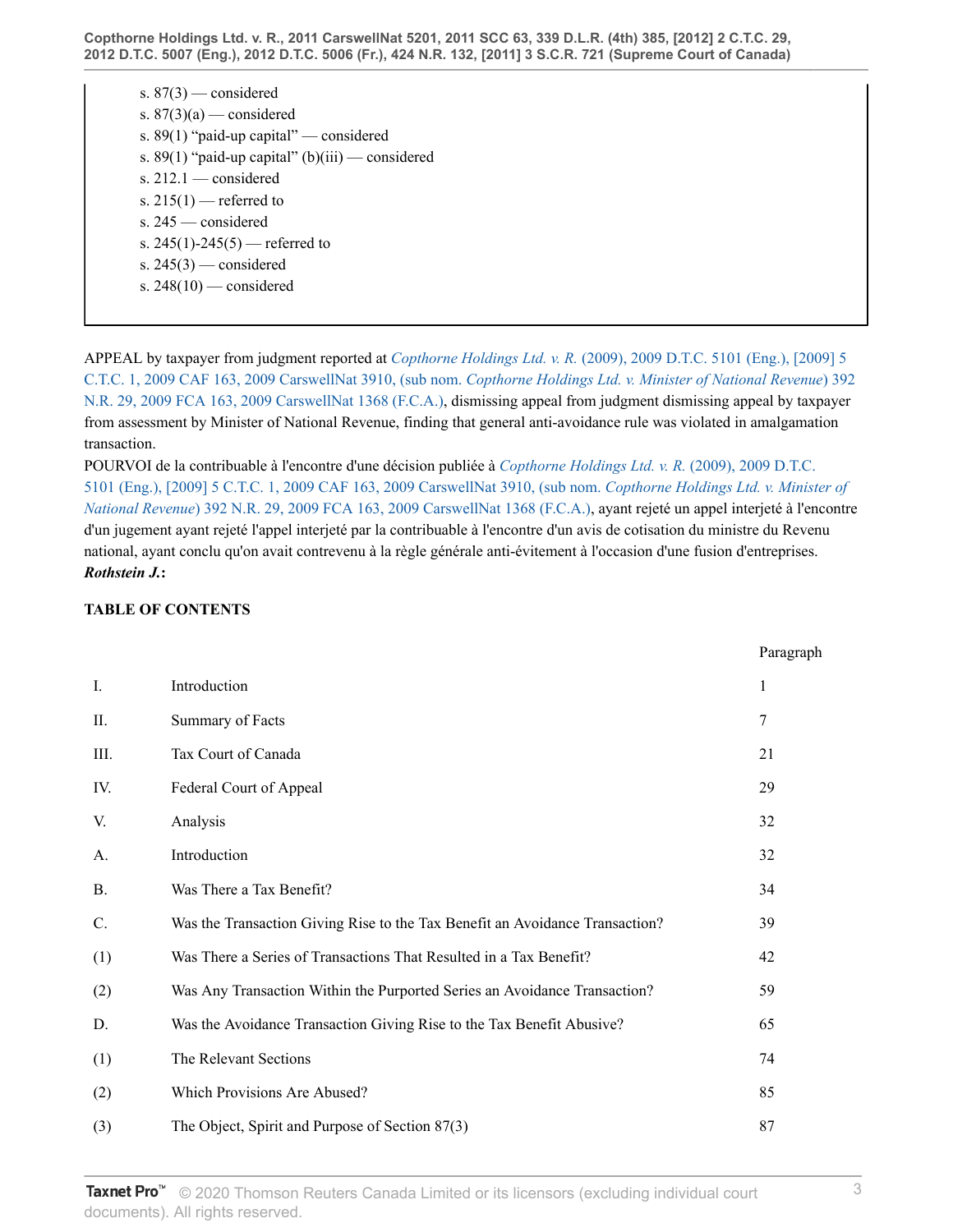**Copthorne Holdings Ltd. v. R., 2011 CarswellNat 5201, 2011 SCC 63, 339 D.L.R. (4th) 385, [2012] 2 C.T.C. 29, 2012 D.T.C. 5007 (Eng.), 2012 D.T.C. 5006 (Fr.), 424 N.R. 132, [2011] 3 S.C.R. 721 (Supreme Court of Canada)**

| (a)   | The Text of the Provision                                                                  | 88  |
|-------|--------------------------------------------------------------------------------------------|-----|
| (b)   | The Context of the Provision                                                               | 91  |
| (i)   | The PUC Scheme of the Act                                                                  | 92  |
| (ii)  | The Principle of Non-Consolidation                                                         | 97  |
| (iii) | The Relevance of the Capital Gains Scheme                                                  | 100 |
| (iv)  | The "In Rem" Nature of PUC                                                                 | 104 |
| (v)   | Stop-PUC Rules in the Act                                                                  | 106 |
| (vi)  | Expressio Unius Est Exclusio Alterius                                                      | 108 |
| (vii) | Conclusion of Contextual Considerations                                                    | 112 |
| (c)   | The Purpose of the Provisions                                                              | 113 |
| (d)   | Conclusion on the Object, Spirit and Purpose of the Parenthetical Portion of Section 87(3) | 122 |
| (4)   | Was There an Abuse of the Provisions of the Act?                                           | 123 |
| VI.   | Conclusion                                                                                 | 128 |

APPENDIX A— Detailed Facts

APPENDIX B—Relevant Provisions

#### **I. Introduction**

1 This appeal involves paid-up capital ("PUC") of a corporation. Under the *Income Tax Act*, R.S.C. 1985, c. 1 (5th Supp.), PUC represents capital invested in a class of shares of the corporation by its shareholders. When that class of shares is redeemed by the corporation in whole or in part, the amount paid by the corporation to the shareholders in excess of the PUC attributable to the redeemed shares is deemed to have been paid as a dividend that must be included in the income of the recipient shareholder. However, the PUC portion need not be included in the income of the recipient shareholder because it is viewed as a return of capital to shareholders.

2 As a general rule, when two corporations amalgamate, the PUC of the shares of both amalgamating corporations are aggregated to form the PUC of the shares of the amalgamated corporation. However, where the relationship between the amalgamating corporations is parent and subsidiary—a so-called "vertical" amalgamation—the PUC of the shares of both corporations are not aggregated. Rather the PUC of the shares of the subsidiary corporation which are owned by the parent is cancelled.

3 In this case, by a series of transactions, two corporations that had been parent and subsidiary became "sister" corporations —that is, corporations owned directly by the same shareholder. The sister corporations were then amalgamated—a "horizontal" amalgamation. Had they remained as parent and subsidiary, the PUC of the shares of the subsidiary would have been cancelled on amalgamation. As sister corporations, the PUC of their respective shares was aggregated to form the PUC of the shares of the amalgamated corporation.

4 The amalgamated corporation then redeemed a large portion of its shares and paid out the aggregate PUC attributable to the redeemed shares to its non-resident shareholder. That payment was not treated as taxable income to the shareholder but instead as a return of capital.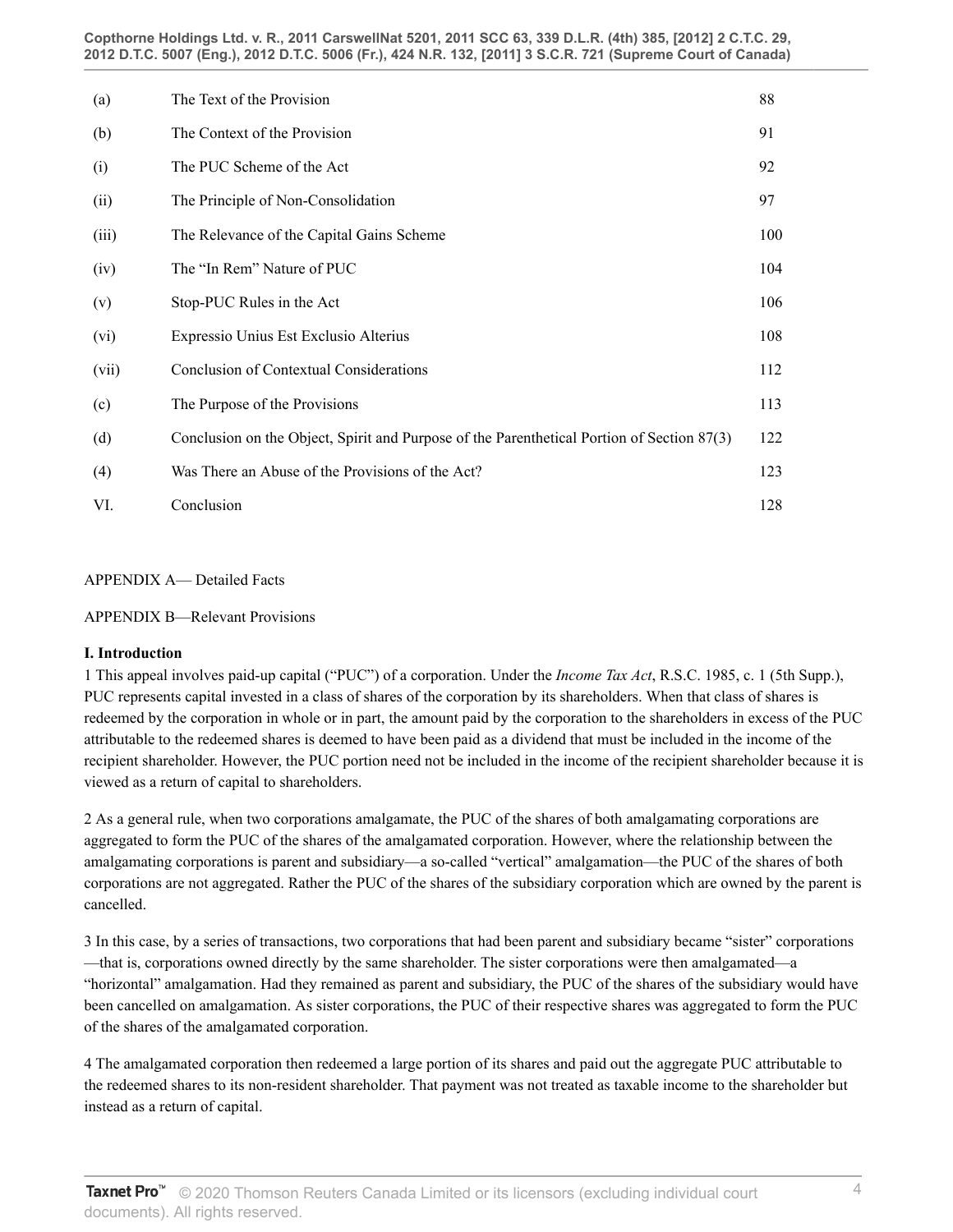5 No provision of the *Income Tax Act* expressly required the return of PUC in this case to be treated as a taxable payment. Nonetheless, the Minister of National Revenue considered the transactions by which the parent and subsidiary became sister corporations to have circumvented certain provisions of the Act in an abusive manner and thus to have contravened s. 245 of the Act, the general anti-avoidance rule, or the "GAAR". Applying the GAAR, the Minister concluded that the PUC of the shares of the former subsidiary should have been cancelled upon amalgamation with its former parent corporation. If the PUC of the shares of the amalgamated corporation was reduced, the amount paid to the shareholder in excess of the reduced PUC would have constituted a deemed dividend subject to tax. The Minister reassessed the amalgamated corporation for unpaid withholding tax on the deemed dividend portion of the amount paid to the non-resident shareholder upon redemption. The Tax Court of Canada and Federal Court of Appeal upheld the reassessments ([2007 TCC 481, \[2008\] 1 C.T.C. 2001 \(T.C.C.](http://v3.taxnetpro.com/Document/I8d7d93937e175dece0440003ba833f85/View/FullText.html?originationContext=document&vr=3.0&rs=cblt1.0&transitionType=DocumentItem&contextData=(sc.Search)) [\[General Procedure\]\);](http://v3.taxnetpro.com/Document/I8d7d93937e175dece0440003ba833f85/View/FullText.html?originationContext=document&vr=3.0&rs=cblt1.0&transitionType=DocumentItem&contextData=(sc.Search)) [2009 FCA 163, 392 N.R. 29 \(F.C.A.\)](http://v3.taxnetpro.com/Document/I8d7d93935b225dece0440003ba833f85/View/FullText.html?originationContext=document&vr=3.0&rs=cblt1.0&transitionType=DocumentItem&contextData=(sc.Search))).

6 Upon a textual, contextual and purposive interpretation of the relevant provisions of the Act, in my respectful view, the transactions that took place in this case were properly reassessed under the GAAR. Accordingly, I would dismiss the appeal.

# **II. Summary of Facts**

7 The following is a summary of the facts pertinent to the issue to be decided on this appeal. The summary is essentially that set out in the reasons of the Federal Court of Appeal, which in turn is based on the agreed statement of facts submitted by the parties. The details of the complex set of transactions are contained in Appendix A.

8 Li Ka-Shing and his son, Victor Li, control a group of Canadian and nonresident companies ("Li Group"). One is VHHC Investments Ltd. in which the Li Group invested \$96,736,845. VHHC Investments purchased all the shares of VHHC Holdings Ltd. for \$67,401,279. At the end of 1991, the shares of VHHC Investments had a PUC of \$96,736,845 and the shares of VHHC Holdings had a PUC of \$67,401,279.

9 VHHC Holdings held shares in Husky Oil Ltd. directly and through a subsidiary corporation, VHSUB Holdings Inc. By 1991 the market value of the Husky shares had fallen such that VHSUB had an unrealized capital loss on those shares.

10 Copthorne Holdings Ltd. ("Copthorne I") was a wholly owned subsidiary of Big City Project Corporation B.V. ("Big City"), a Netherlands company and member of the Li Group. Copthorne I had purchased the Harbour Castle Hotel in 1981 and sold it for a substantial capital gain in 1989.

11 By the end of 1991, the VHSUB shares had nominal fair market value, but an adjusted cost base of \$84.3 million reflecting the accrued capital loss on the Husky shares. In 1992, VHHC Investments sold its common shares of VHHC Holdings with a PUC of \$67,401,279 to Copthorne I for a nominal price. VHHC Holdings subsequently sold the majority of its VHSUB shares to Copthorne I (inheriting the high adjusted cost base under stop-loss rules) which in turn sold the VHSUB shares to an unrelated purchaser at their fair market value, and thus realized the capital loss. This allowed Copthorne I to carry the capital loss on the VHSUB shares back to shelter the capital gains from the sale of the Harbour Castle Hotel.

12 In 1993, the Li Group decided to amalgamate Copthorne I, its wholly owned subsidiary VHHC Holdings and two other corporations. It was recognized that because VHHC Holdings was a wholly owned subsidiary of Copthorne I, without any other steps, the PUC of \$67,401,279 of the shares of VHHC Holdings would be eliminated on the vertical amalgamation. However, if VHHC Holdings and Copthorne I were "sister" corporations their amalgamation would result in aggregation of the PUC of each of the companies' respective shares. To avoid the elimination of the PUC of VHHC Holdings shares, on July 7, 1993, Copthorne I sold its VHHC Holdings shares to Big City, its parent corporation, for their fair market value which was nominal. On January 1, 1994, Copthorne I, VHHC Holdings and two other corporations amalgamated under the name Copthorne Holdings Ltd. ("Copthorne II"). All the issued shares of Copthorne II were owned by Big City. The PUC of the Copthorne II shares owned by Big City was essentially the PUC of the shares of VHHC Holdings (\$67,401,280) as the PUC of the shares of the other amalgamating corporations was nominal.

13 The proceeds of the 1989 Harbour Castle Hotel sale had been invested by Copthorne I in Copthorne Overseas Investment Ltd. ("COIL"), a wholly owned Barbados company that carried on an active bond-trading business in Singapore. In response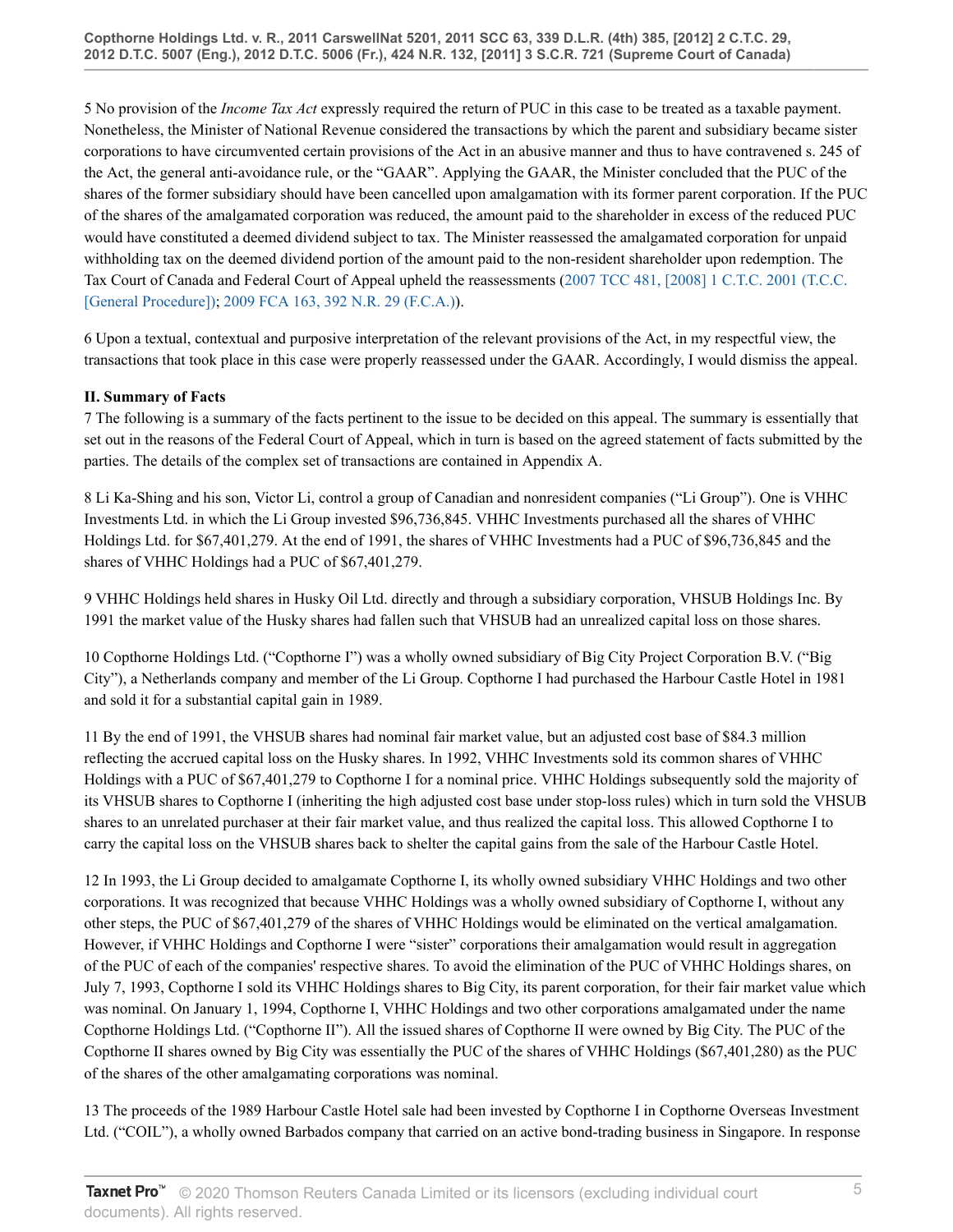to June 1994 amendments made to the foreign accrual property income ("FAPI") provisions of the *Income Tax Act* which would have made COIL's income FAPI, the Li Group decided to dispose of the business of COIL to another entity within the Li Group and to remove some or all of the proceeds of disposition from Canada.

14 To achieve this result, in 1994, L.F. Investments (Barbados) Ltd. ("L.F. Investments") was incorporated in Barbados. L.F. Investments acquired all of the issued shares of Copthorne II and VHHC Investments. The disposition of these shares by Big City resulted in a capital gain. However, this gain was not taxable. A tax treaty between Canada and the Netherlands provides that aside from enumerated exceptions, capital gains accruing to a resident of the Netherlands (Big City) will not be taxable in Canada. Effective January 1, 1995, those two corporations and two others that were owned within the Li Group amalgamated under the name Copthorne Holdings Ltd. ("Copthorne III"). On this amalgamation, L.F. Investments received 164,138,025 Class D preferred shares ("Class D shares") having an aggregate redemption amount, fair market value and PUC of \$164,138,025 or effectively \$1.00 per share. In essence, the PUC of the Class D shares was the total of the PUC of the shares of VHHC Investments at the end of 1991 and the PUC of VHHC Holdings shares that was derived from the share subscriptions made by VHHC Investments.

15 Immediately following this amalgamation, Copthorne III redeemed 142,035,895 of its Class D shares that were held by L.F. Investments, a non-resident of Canada, for \$142,035,895. Since the redemption amount was no more than the PUC of the Class D shares, the redemption did not give rise to a deemed dividend under the *Income Tax Act*. Accordingly, Copthorne III did not withhold or remit any tax on behalf of L.F. Investments.

16 The Minister assessed Copthorne III by applying the GAAR to reduce the PUC of its Class D shares by \$67,401,280, which was the portion of the PUC that was attributable to the shares of VHHC Holdings.

17 The Minister determined that a deemed dividend arose on the redemption by Copthorne III amounting to \$58,325,223, which was the proportion of the redemption attributable to the VHHC Holdings PUC, and that 15 percent of that amount should have been withheld. Accordingly, the Minister assessed Copthorne III tax of \$8,748,783.40. In addition, the Minister assessed a penalty of 10 percent of that amount.

18 In an unrelated transaction that occurred in 2002, Copthorne III was amalgamated with five other corporations owned within the Li Group and continued as Copthorne Holdings Ltd., the appellant in this appeal.

19 Copthorne objected to the assessment; the Minister confirmed it; and Copthorne appealed to the Tax Court of Canada.

20 The Tax Court found in favour of the Minister but overturned the penalty assessment. The Federal Court of Appeal affirmed the decision of the Tax Court. Copthorne now appeals to this Court.

# **III. Tax Court of Canada**

21 At the Tax Court, Campbell J. found that all elements necessary to apply the GAAR had been established: a series of transactions, a tax benefit, an avoidance transaction, and the abusiveness of the transaction.

22 Based on this Court's ruling in *Canada Trustco Mortgage Co. v. R.*[, 2005 SCC 54, \[2005\] 2 S.C.R. 601 \(S.C.C.\),](http://v3.taxnetpro.com/Document/I8d7d939394245dece0440003ba833f85/View/FullText.html?originationContext=document&vr=3.0&rs=cblt1.0&transitionType=DocumentItem&contextData=(sc.Search)) she found that a related transaction is part of a series of transactions if it is completed in contemplation of the series "not in the sense of actual knowledge but in the broader sense of 'because of' or 'in relation to' the series" (*Trustco*, at para. 26) and that related transactions may occur before *or* after the series.

23 In this case she found that there was a "strong nexus" between the redemption of Copthorne III shares, which she considered the related transaction, and the series of transactions, which included the sale of VHHC Holdings to Big City in 1993 to preserve its PUC and the subsequent amalgamation of Copthorne I and VHHC Holdings, because the redemption "was clearly done in contemplation of" the share sale in 1993 (paras. 39-40). She concluded that all of the relevant transactions could be considered a "series of transactions" for the purposes of the GAAR.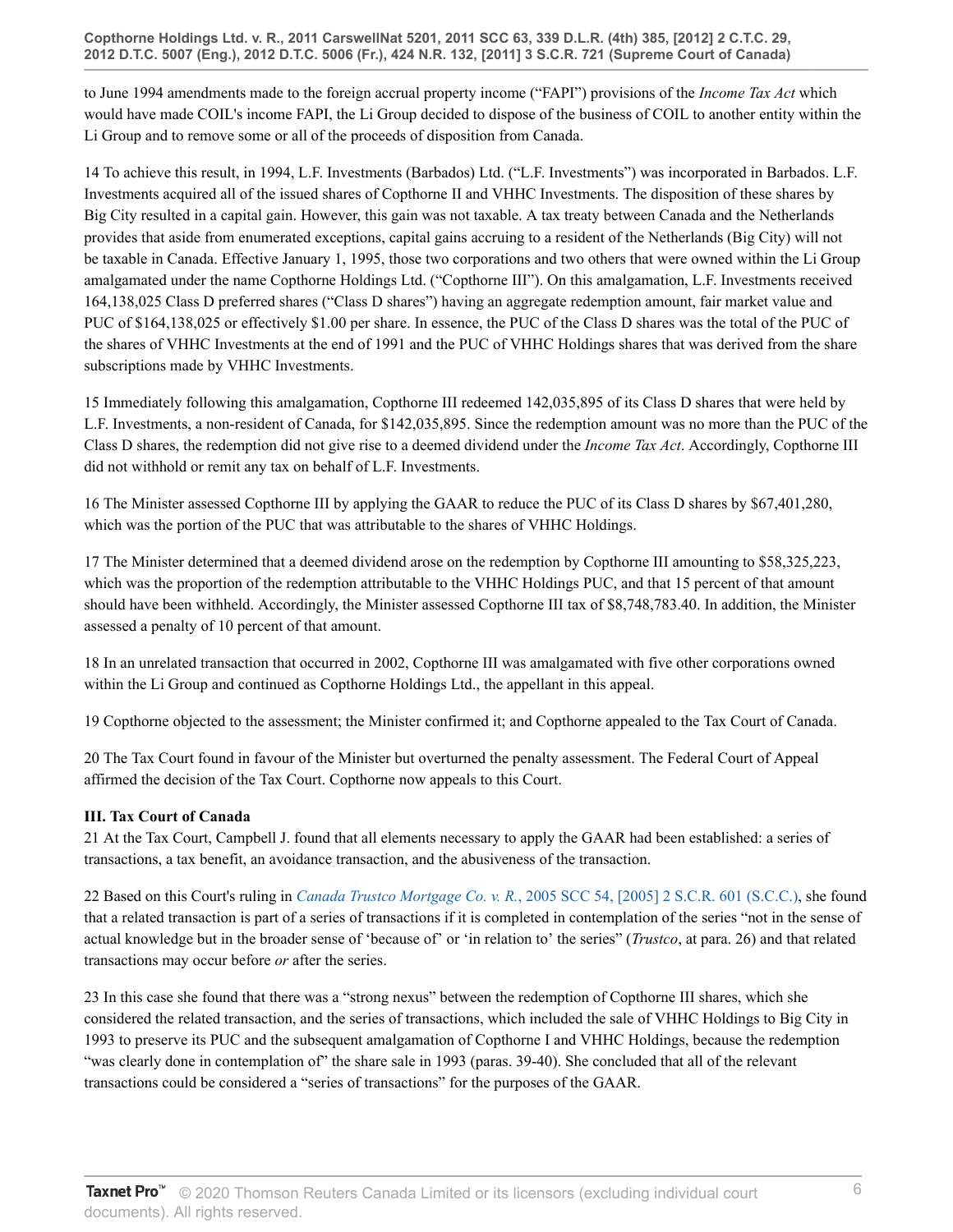24 Second, she found that preserving the PUC had reduced the tax that L.F. Investments was liable to pay, and that Copthorne III was required to withhold and remit, and that this tax reduction constituted a tax benefit.

25 Third, she noted that an avoidance transaction is a transaction that is not undertaken for a "*bona fide* purpose other than to obtain a tax benefit" (para. 47). While Copthorne argued that the sale of VHHC Holdings to Big City was simply part of a reorganization to simplify the Li Group corporate structure, she concluded that it did nothing to simplify the corporate structure and thus was an "avoidance transaction".

26 As to whether the avoidance transaction was an abuse or misuse, she considered three impugned sections together: ss. 89(1), 87(3) and 84(3). She concluded that the provisions were intended "to operate to prevent the artificial increase of PUC on amalgamation and its subsequent return to shareholders on a tax-free basis" (para. 74).

27 She found that the avoidance transaction had misused these provisions "to artificially increase the PUC on amalgamation with the subsequent return of this artificial increase to shareholders on a tax-free basis, the very result that these provisions were intended to prevent" (para. 57).

28 She concluded that the Minister had properly applied the GAAR to disallow the addition of the \$67,401,279 PUC of the shares of VHHC Holdings to the PUC of the shares of Copthorne III, and that the proportion of the subsequent redemption attributable to the \$67,401,279 PUC from VHHC Holdings was taxable. However, she overturned the Minister's penalty assessment.

# **IV. Federal Court of Appeal**

29 The Federal Court of Appeal affirmed the judgment of the Tax Court for the reasons written by Ryer J.A.

30 On the first three issues—the series of transactions, the tax benefit, and the avoidance transaction—Ryer J.A. deferred to the factual findings of the Tax Court judge. However, he noted that the Tax Court judge had applied too stringent a legal test to assessing the series of transactions. He concluded that a "strong nexus" need not exist between a series and a related transaction to find that the related transaction is part of the series. Instead, the series need only be a "motivating factor" for the related transaction (para. 49). Given the Tax Court judge's finding that a strong nexus existed, he concluded that this less stringent motivating factor test was clearly met.

31 Finally, he upheld the conclusion of the Tax Court judge that the avoidance transaction had been abusive, but differed in his application of the GAAR. He concluded that it was only necessary to consider one provision: s. 89(1). However, he agreed that the Tax Court judge had properly identified the purpose of s. 89(1): "... to avoid duplicative increases in computing the PUC of the amalgamated corporation" (para. 73). He confirmed the Tax Court judge's finding that the transaction had abused this provision, and that the GAAR had properly been applied by the Minister. He dismissed the appeal.

# **V. Analysis**

# **A. Introduction**

32 It is relatively straightforward to set out the GAAR scheme. It is much more difficult to apply it. Where a transaction is an avoidance transaction (a transaction that would result in a tax benefit and whose primary purpose was to obtain the tax benefit), the tax benefit resulting from the transaction will be denied. However, the tax benefit will not be denied if the avoidance transaction would not result in an abuse or misuse of the *Income Tax Act*. The scheme is set out in ss. 245(1) to (5) of the Act (see Appendix B).

33 In *Trustco* this Court set out the three questions to be decided in a GAAR analysis:

1. Was there a tax benefit? (para. 18);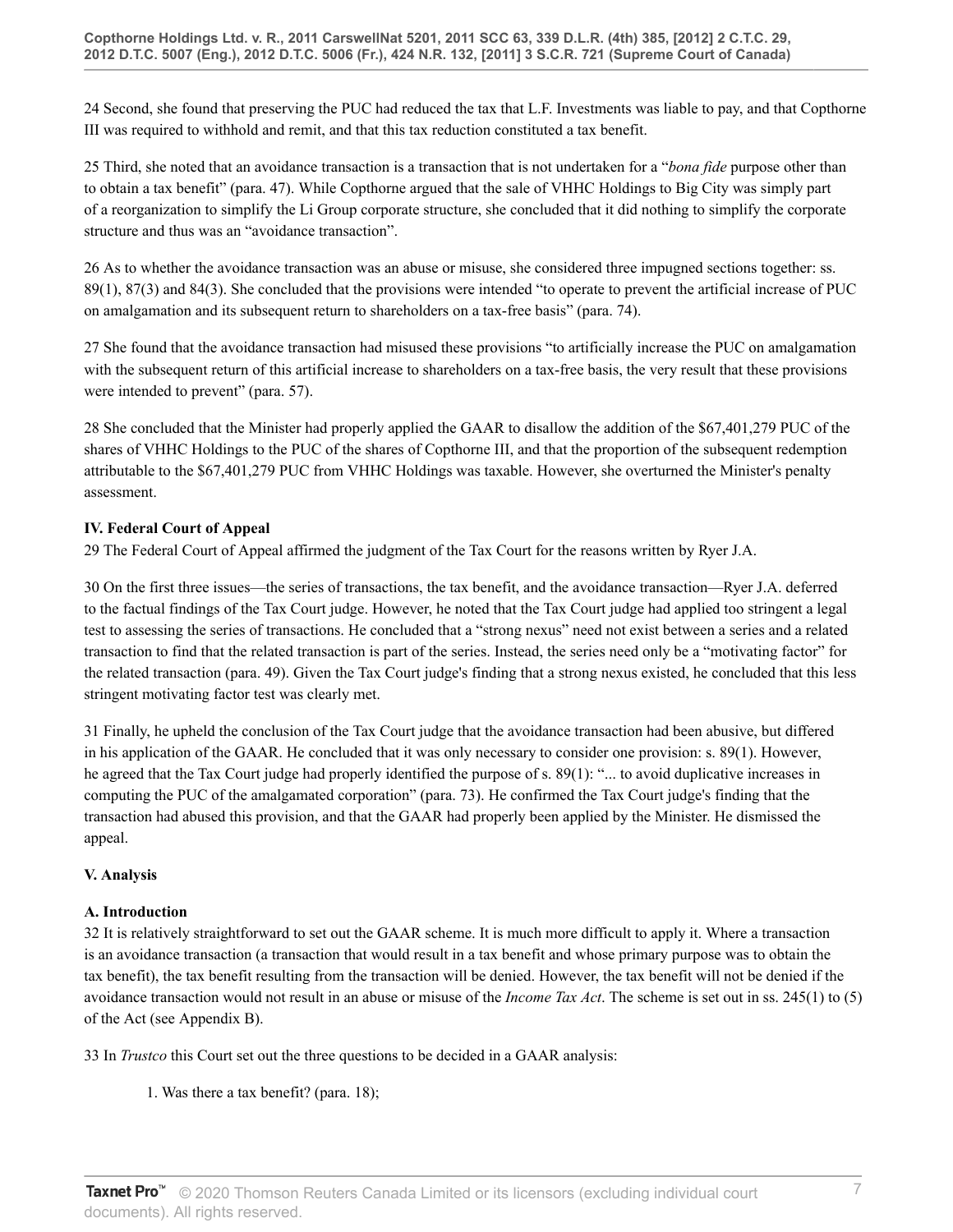- 2. Was the transaction giving rise to the tax benefit an avoidance transaction? (para. 21); and
- 3. Was the avoidance transaction giving rise to the tax benefit abusive? (para. 36).

I will address each in turn.

# **B. Was There a Tax Benefit?**

34 The first question that must be answered is whether there was a tax benefit. The burden is on the taxpayer to refute the Minister's assumption of the existence of a tax benefit (*Trustco*, at para. 63). Where, as here, the Tax Court judge has made a finding of fact on the existence of a tax benefit, it is only appropriate for a reviewing court to overturn such a finding where an appellant can show a palpable and overriding error.

35 As found in *Trustco*, the existence of a tax benefit can be established by comparison of the taxpayer's situation with an alternative arrangement (para. 20). If a comparison approach is used, the alternative arrangement must be one that "might reasonably have been carried out but for the existence of the tax benefit" (D. G. Duff, et al., *Canadian Income Tax Law* (3rd ed. 2009), at p. 187). By considering what a corporation would have done if it did not stand to gain from the tax benefit, this test attempts to isolate the effect of the tax benefit from the non-tax purpose of the taxpayer.

36 Copthorne argues that an amalgamation while VHHC Holdings was owned by Copthorne I—a vertical amalgamation —"was never a live and reasonable option" and thus the Minister should not have used such a comparison (A.F., at para. 137). A vertical amalgamation would have resulted in the cancellation of the PUC of VHHC Holdings shares. This meant that a greater proportion of the funds returned as a result of the redemption would have been subject to tax as a deemed dividend. Copthorne says that a taxpayer would never have chosen this higher tax option, and thus that such option was unreasonable.

37 An amalgamation was necessary for Copthorne to achieve the outcomes it sought in 1993 when it undertook the transactions between VHHC Holdings, Copthorne I and Big City—a simplification of the corporate structure, and the ability to shelter anticipated gains with losses within the four amalgamating corporations. The only question was whether the amalgamation would be horizontal or vertical. As the Tax Court judge pointed out, the vertical amalgamation would have been the simpler course of action. It was only the cancellation of PUC that would arise upon a vertical amalgamation that led to the sale by Copthorne I of its shares in VHHC Holdings to Big City. To use the words of Professor Duff, "but for" the difference in how PUC was treated, a vertical amalgamation was reasonable.

38 The comparison was entirely appropriate. Copthorne has not satisfied its onus of showing that there was no tax benefit. I would affirm the finding of the Tax Court that there was a tax benefit.

# **C. Was the Transaction Giving Rise to the Tax Benefit an Avoidance Transaction?**

39 According to s. 245(3) of the Act, a transaction will be an avoidance transaction if it results in a tax benefit, and is not undertaken primarily for a *bona fide* non-tax purpose. An avoidance transaction may operate alone to produce a tax benefit, or may operate as part of a series of transactions which produces a tax benefit.

40 Where, as here, the Minister assumes that the tax benefit resulted from a series of transactions rather than a single transaction, it is necessary to determine if there was a series, which transactions make up the series, and whether the tax benefit resulted from the series. If there is a series that results, directly or indirectly, in a tax benefit, it will be caught by s. 245(3) unless each transaction within the series could "reasonably be considered to have been undertaken or arranged primarily for *bona fide* purposes other than to obtain [a] tax benefit". If any transaction within the series is not undertaken primarily for a *bona fide* non-tax purpose that transaction will be an avoidance transaction.

41 The first consideration is whether there was a series that resulted in a tax benefit. As I will explain below, it will be necessary to consider when a transaction which is related to a common law series of transactions is part of a series of transactions as defined in s. 248(10) of the *Income Tax Act*. The second consideration is whether any of the transactions within the purported series is an avoidance transaction.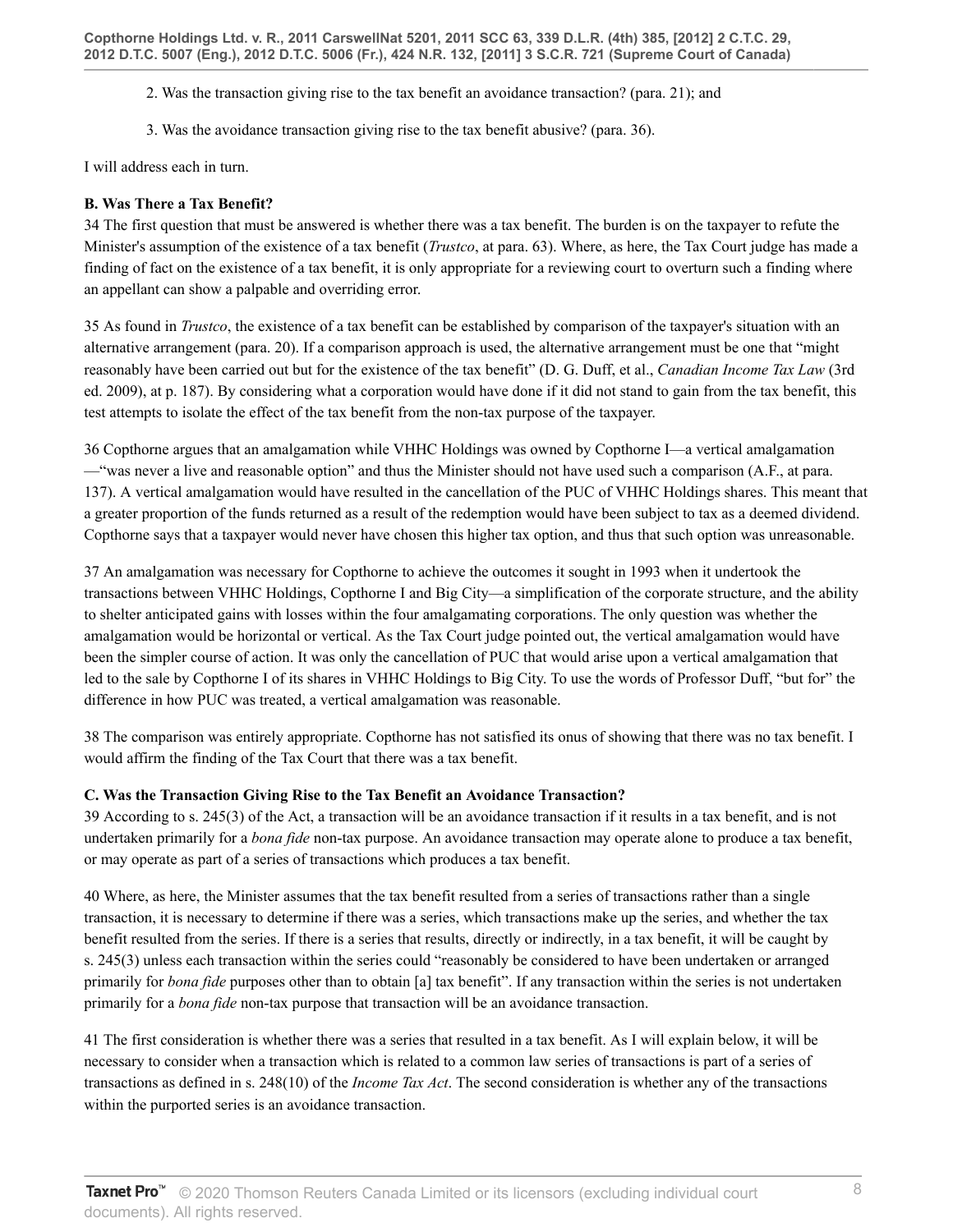#### **(1) Was There a Series of Transactions That Resulted in a Tax Benefit?**

42 In the agreed statement of facts, the parties agreed that the sale of VHHC Holdings to Big City, and the subsequent amalgamation of VHHC Holdings with Copthorne I to form Copthorne II were part of a series of transactions. However, these transactions themselves did not result in a tax benefit. The tax benefit was only realized when Copthorne III redeemed its shares without its shareholder incurring an immediate tax liability. Thus, it is necessary to decide whether the redemption transaction is part of the series of transactions which included the sale of VHHC Holdings to Big City and the subsequent amalgamation of Copthorne I and VHHC Holdings.

43 In *Trustco*, this Court accepted that the scheme of the Act provides for an expansive approach to the series issue. The starting point is the common law series taken from English law where "each transaction in the series [is] pre-ordained to produce a final result" (*OSFC Holdings Ltd. v. R.*[, 2001 FCA 260, \[2002\] 2 F.C. 288 \(Fed. C.A.\)](http://v3.taxnetpro.com/Document/I8d7d9393e22e5dece0440003ba833f85/View/FullText.html?originationContext=document&vr=3.0&rs=cblt1.0&transitionType=DocumentItem&contextData=(sc.Search)), at para. 24). This common law series is expanded by s.  $248(10)$  of the Act which deems any "related transactio[n]" which is completed "in contemplation of" a series to be part of that series. Section 248(10) provides:

For the purposes of this Act, where there is a reference to a series of transactions or events, the series shall be deemed to include any related transactions or events completed in contemplation of the series.

44 The parties have agreed that the sale of VHHC Holdings to Big City, and the subsequent amalgamation were part of a series. However, the agreed facts do not address whether the redemption transaction was part of this series. The question which must be answered is whether the redemption which gave rise to the tax benefit can be considered to be a "related transaction" which was done "in contemplation of" the prior series of transactions.

45 The Minister assumed that there was a series that included the redemption transaction that led to a tax benefit. Again, Copthorne has the onus of showing that the Minister's assumption is refuted (*Trustco*, at para. 63).

46 The Tax Court judge found that there was a "strong nexus" between the redemption and the earlier series which included the 1993 sale of VHHC Holdings to Big City, and the horizontal amalgamation of Copthorne I and VHHC Holdings. The Federal Court of Appeal rightly noted that a strong nexus is not necessary to meet the series test set out in *Trustco*. The court is only required to consider whether the series was taken into account when the decision was made to undertake the related transaction in the sense that it was done "in relation to" or "because of" the series (*Trustco*, at para. 26).

47 Although the "because of" or "in relation to" test does not require a "strong nexus", it does require more than a "mere possibility" or a connection with "an extreme degree of remoteness" (see *[MIL \(Investments\) S.A. v. R.](http://v3.taxnetpro.com/Document/I8d7d93938fbb5dece0440003ba833f85/View/FullText.html?originationContext=document&vr=3.0&rs=cblt1.0&transitionType=DocumentItem&contextData=(sc.Search))*, 2006 TCC 460, [2006] [5 C.T.C. 2552 \(T.C.C. \[General Procedure\]\)](http://v3.taxnetpro.com/Document/I8d7d93938fbb5dece0440003ba833f85/View/FullText.html?originationContext=document&vr=3.0&rs=cblt1.0&transitionType=DocumentItem&contextData=(sc.Search)), at para. 62, aff'd [2007 FCA 236, 2007 D.T.C. 5437 \(Eng.\) \(F.C.A.\)\)](http://v3.taxnetpro.com/Document/I8d7d939372f75dece0440003ba833f85/View/FullText.html?originationContext=document&vr=3.0&rs=cblt1.0&transitionType=DocumentItem&contextData=(sc.Search)). Each case will be decided on its own facts. For example, the length of time between the series and the related transaction may be a relevant consideration in some cases; as would intervening events taking place between the series and the completion of the related transaction. In the end, it will be the "because of" or "in relation to" test that will determine, on a balance of probabilities, whether a related transaction was completed in contemplation of a series of transactions.

48 The Tax Court judge was aware both of the intervening introduction of the FAPI rule changes, as well as the time interval between the sale and amalgamation in 1993 and 1994 and the redemption in 1995 (para. 38). Copthorne argued that these intervening events broke the purported series. The Tax Court judge agreed that the test should not catch "transactions that are only remotely connected to the common law series" (para. 39). Nonetheless, she found that there was a "strong nexus" between the series and the subsequent redemption, because "the Redemption ... was exactly the type of transaction necessary to make a tax benefit a reality based on the preservation of the PUC" (para. 40). The Federal Court of Appeal upheld this conclusion, finding that there was no palpable and overriding error of fact. I would also uphold the Tax Court judge's conclusion for the same reason.

49 Copthorne now asks the Court to revisit the interpretation of s. 248(10). It argues that a related transaction should only be part of a series where the series is "being contemplated by the parties" at the time the prior related transaction takes place (A.F., at para. 112). The argument is that the plain meaning of these words suggests that the assessment of whether the related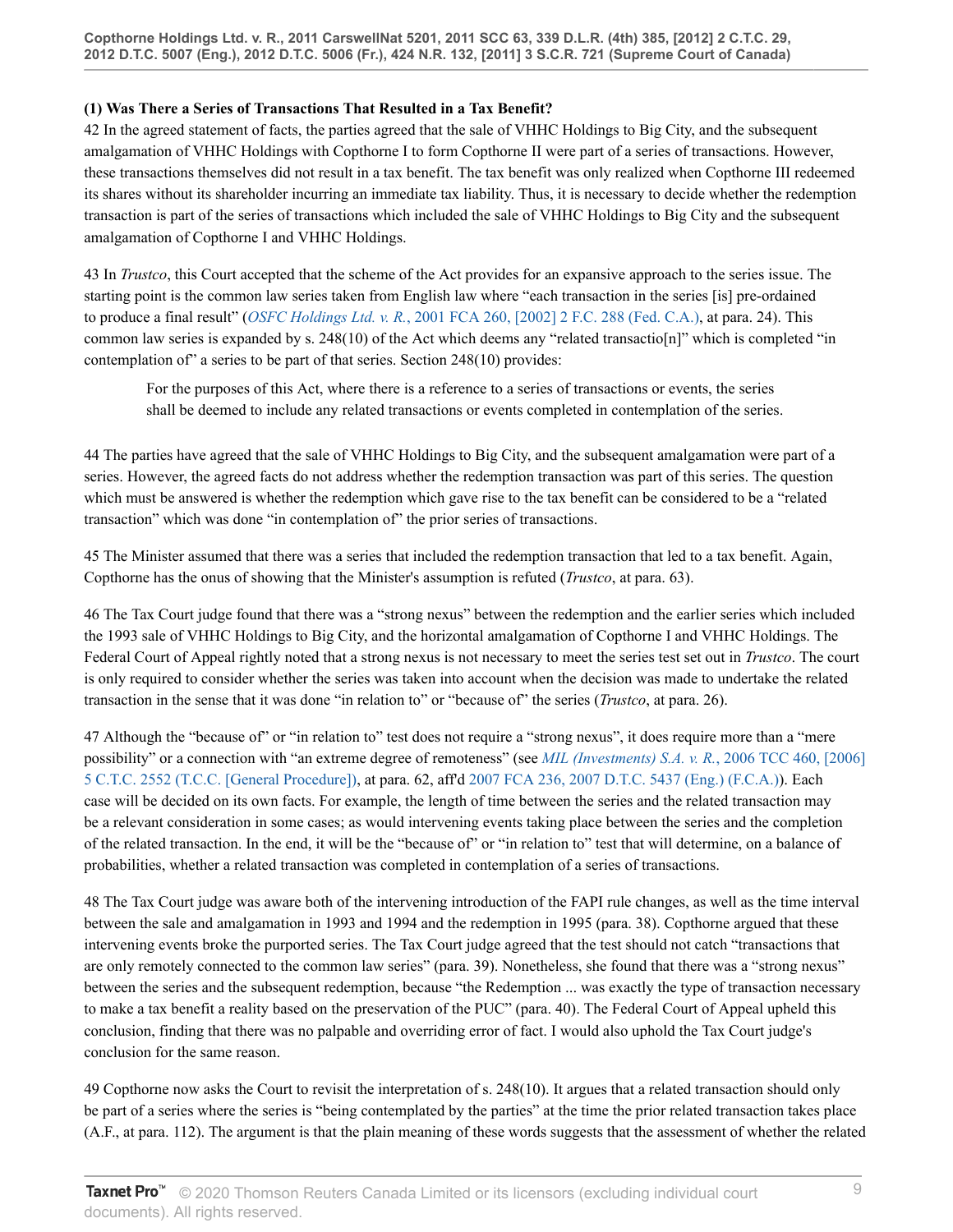**Copthorne Holdings Ltd. v. R., 2011 CarswellNat 5201, 2011 SCC 63, 339 D.L.R. (4th) 385, [2012] 2 C.T.C. 29, 2012 D.T.C. 5007 (Eng.), 2012 D.T.C. 5006 (Fr.), 424 N.R. 132, [2011] 3 S.C.R. 721 (Supreme Court of Canada)**

transaction was done "in contemplation of" the series must be done prospectively, because the definition of contemplation suggests consideration of a future event. Copthorne says that the question of whether a transaction was related must therefore be decided by determining whether a prior related transaction was completed in contemplation of a subsequent series, not by considering, with the benefit of hindsight, whether the series had been contemplated when a subsequent transaction was completed; that retrospective assessment of the connection between a series and a related transaction impermissibly expands the reach of s. 248(10); and that such consideration would create unacceptable uncertainty and trench upon the *Duke of Westminster* principle that taxpayers are entitled to arrange their affairs to minimize the amount of tax payable (see *Inland Revenue Commissioners v. Duke of Westminster* (1935), [1936] A.C. 1 (U.K. H.L.)).

50 I acknowledge that the more common use of the term "contemplation" is likely prospective. Indeed, in the Canadian Tax Foundation's 1988 *Report of Proceedings of the Fortieth Tax Conference*, shortly after s. 248(10) and the GAAR were enacted (s. 248(10) in 1986, the GAAR in 1988), Michael Hiltz, then a Director with Revenue Canada expressed the view of the agency that s. 248(10) was to be read prospectively:

In the view of Revenue Canada, a preliminary transaction will form part of a series determined with reference to subsection 248(10) if, at the time the preliminary transaction is carried out, the taxpayer intends to implement the subsequent transactions constituting the series ... even though at the time of the completion of the preliminary transaction the taxpayer either had not determined all the important elements of the subsequent transactions—including, possibly, the identity of other taxpayers involved or had lacked the ability to implement the subsequent transactions. "Section 245 of the Income Tax Act," in *Report of Proceedings of the Fortieth Tax Conference* (1989), 7:1, at p. 7:6)

51 In answer to the argument that a prospective reading of s. 248(10) unduly narrows its scope, it is said that the section will still have the utility of including a prior transaction in a series even when the prior transaction cannot be said to meet the test for inclusion in a common law series.

52 Subsequent to his earlier view on the issue, Professor Duff has more recently suggested that a more reasonable interpretation of s. 248(10) would be to read it prospectively only. He writes:

With respect to the extended meaning of a series of transactions, however, the Court's interpretation [in *Trustco*] is less persuasive. Although the conclusion that related transactions can occur "either before or after" an avoidance transaction is likely to accord with legislative intent, it is not obvious that this interpretation is consistent with the text of subsection 248(10), which might more reasonably be interpreted to include only related transactions completed prior to an ordinary series of transactions but not related transactions completed after the series. [Footnotes omitted.]

(D.G. Duff, "The Supreme Court of Canada and the General Anti-Avoidance Rule: *Canada Trustco* and *Mathew*", in D.G. Duff and H. Erlichman, eds., *Tax Avoidance in Canada After Canada Trustco and Mathew* (2007), 1, at pp. 26-27)

53 However, contemplation is defined by *The Oxford English Dictionary* (2nd ed. 1989) vol. III, at p. 811, as "[t]he action of contemplating or mentally viewing; the action of thinking about a thing continuously; attentive consideration, study." This definition does not require that the thing contemplated is either in the future or the past. Copthorne relies on the definition of "contemplation" in *Webster's Third New International Dictionary* (1986), at p. 491, which includes "the act of looking forward to an event: the act of intending or considering a future event". As I have said, contemplation often does involve looking forward. However, these words are not exhaustive of the Webster definition. More general words precede, which are not limited to looking forward: "an act of the mind in considering with attention: continued attention to a particular subject ...: something for which such consideration is asked ...: the act of viewing steadfastly and attentively: the viewing of something ... for its own sake".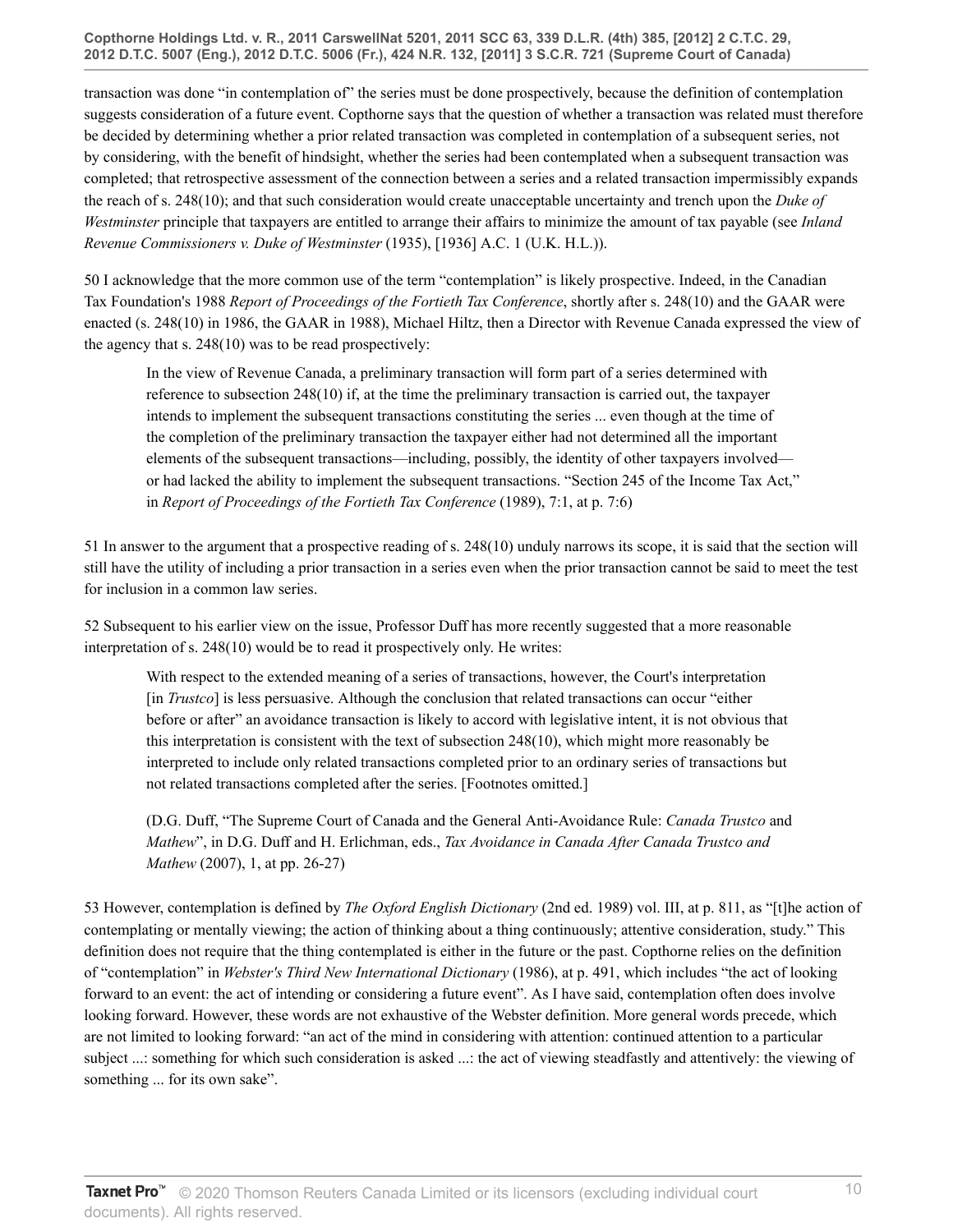54 The text and context of s. 248(10) leave open when the contemplation of the series must take place. Nothing in the text specifies when the related transaction must be completed in relation to the series. Specifically, nothing suggests that the related transaction must be completed in contemplation of a subsequent series. The context of the provision is to expand the definition of a series which is an indication against a narrow interpretation.

55 In *Trustco*, the Chief Justice and Major J. explained that it is likely more consonant with the Parliamentary intention, to read s. 248(10) both prospectively and retrospectively. And *Trustco* adopted and expanded the application of s. 248(10) as interpreted in *OSFC*, which itself involved the retrospective application of the provision. The Court in *Trustco* said,

Section 248(10) extends the meaning of "series of transactions" to include "related transactions or events completed in contemplation of the series". The Federal Court of Appeal held, at para. 36 of *OSFC*, that this occurs where the parties to the transaction "knew of the ... series, such that it could be said that they took it into account when deciding to complete the transaction". We would elaborate that "in contemplation" is read not in the sense of actual knowledge but in the broader sense of "because of" or "in relation to" the series. The phrase can be applied to events either before or after the basic avoidance transaction found under s. 245(3). As has been noted:

It is highly unlikely that Parliament could have intended to include in the statutory definition of "series of transactions" related transactions completed in contemplation of a subsequent series of transactions, but not related transactions in the contemplation of which taxpayers completed a prior series of transactions.

(D. G. Duff, "Judicial Application of the General Anti-Avoidance Rule in Canada: *OSFC Holdings Ltd. v. The Queen*" (2003), 57 I.B.F.D. Bulletin 278, at p. 287) [para. 26]

56 The fact that the language of s. 248(10) allows either prospective or retrospective connection of a related transaction to a common law series and that such an interpretation accords with the Parliamentary purpose, impels me to conclude that this interpretation should be preferred to the interpretation advanced by Copthorne.

57 *Trustco* is a recent decision of this Court. Reversing a recent decision "is a step not to be lightly undertaken" (*Fraser v. Ontario (Attorney General)*, 2011 SCC 20, [2011] 2 S.C.R. 3 (S.C.C.), at paras. 56-57, *per* McLachlin C.J. and LeBel J.). Before a Court will entertain reversing a recently decided decision, there must be substantial reasons to believe the precedent was wrongly decided. In this case, Copthorne has not met the "high threshold for reversing a precedent" (*Fraser*, at para. 60) and it is appropriate to reaffirm the *Trustco* interpretation of s. 248(10).

58 I would therefore agree with the Tax Court and the Federal Court of Appeal that the redemption transaction was part of the same series as the prior sale and amalgamation, and that the series, including the redemption transaction, resulted in the tax benefit.

# **(2) Was Any Transaction Within the Purported Series an Avoidance Transaction?**

59 The determination of whether a transaction is undertaken primarily for a non-tax purpose and is therefore not an avoidance transaction is to be objectively considered, and must be based on all of the evidence available to the court (*Trustco*, at paras. 28-29).

60 The Tax Court judge found that the 1993 sale of VHHC Holdings shares from Copthorne I to Big City was an avoidance transaction. The Federal Court of Appeal agreed.

61 The sale preserved the PUC of the VHHC Holdings shares when VHHC Holdings and Copthorne I were amalgamated to form Copthorne II, which allowed for the subsequent redemption of Copthorne III shares without liability for tax. This is a tax purpose.

62 Copthorne argues that the transactions were undertaken for the purposes of simplifying the Li Group companies and using the losses within the four amalgamated companies to shelter gains also within the four amalgamated companies. While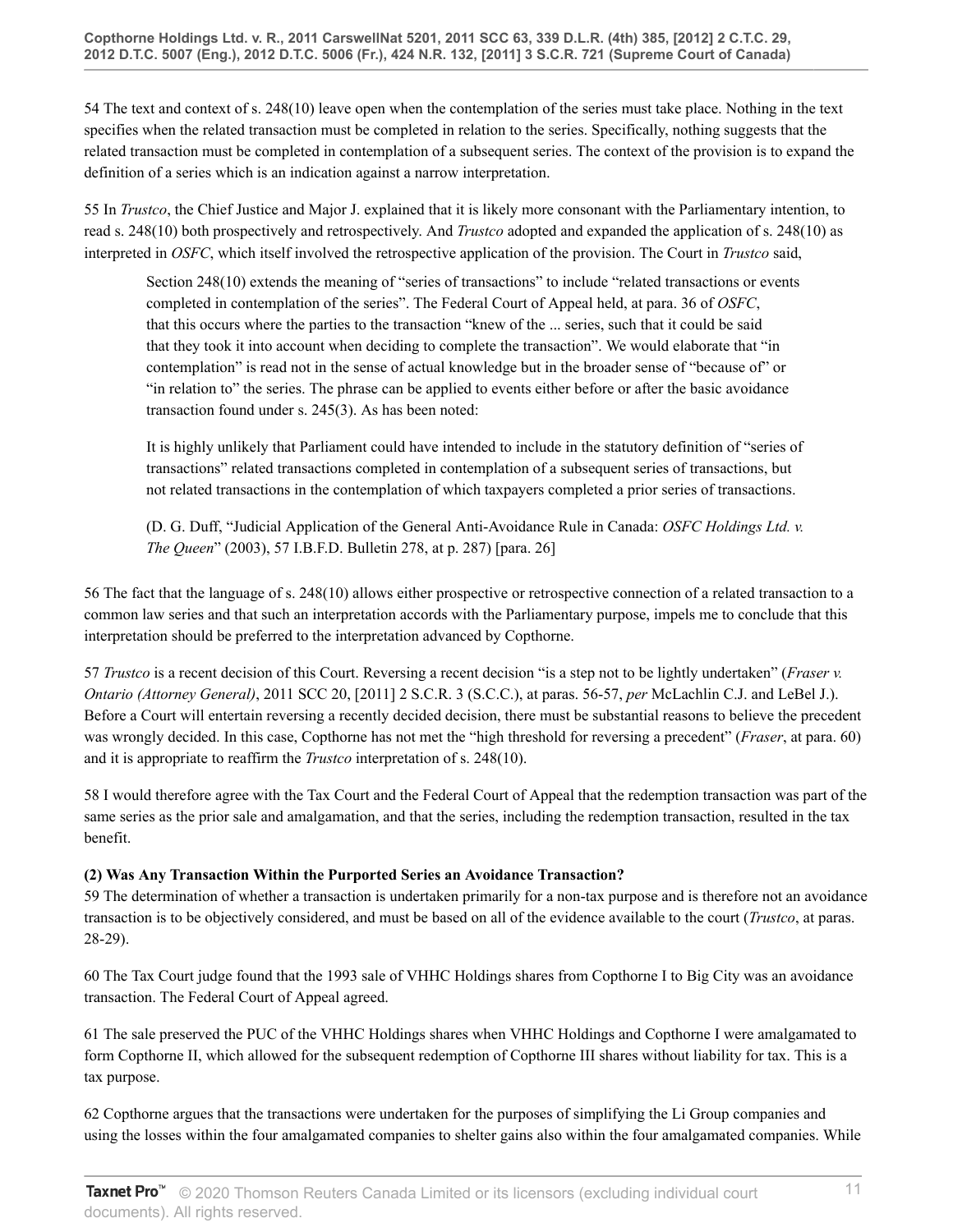simplification and sheltering gains may apply to the other transactions, they do not explain the sale of VHHC Holdings shares to Big City. As the Tax Court judge found, the share sale introduced an additional step into a process of simplification and consolidation. A vertical amalgamation would have resulted in the same simplification and consolidation. Moreover, Copthorne has not shown why sheltering gains using losses within the four companies would not have been possible if the companies were amalgamated vertically.

63 I see no error in the finding of the Tax Court judge that the sale of the VHHC Holdings shares from Copthorne I to Big City was not primarily undertaken for a *bona fide* non-tax purpose. The burden was upon Copthorne to prove the existence of a *bona fide* non-tax purpose (*Trustco* at para. 66), which it failed to do. Thus, I would affirm her finding that the sale of the VHHC Holdings shares to Big City was an avoidance transaction.

64 Because there was a series of transactions which resulted in a tax benefit, the finding that one transaction in the series was an avoidance transaction satisfies the requirements of s. 245(3).

# **D. Was the Avoidance Transaction Giving Rise to the Tax Benefit Abusive?**

65 The most difficult issue in this case is whether the avoidance transaction was an abuse or misuse of the Act. The terms abuse or misuse might be viewed as implying moral opprobrium regarding the actions of a taxpayer to minimize tax liability utilizing the provisions of the *Income Tax Act* in a creative way. That would be inappropriate. Taxpayers are entitled to select courses of action or enter into transactions that will minimize their tax liability (see *Duke of Westminster*).

66 The GAAR is a legal mechanism whereby Parliament has conferred on the court the unusual duty of going behind the words of the legislation to determine the object, spirit or purpose of the provision or provisions relied upon by the taxpayer. While the taxpayer's transactions will be in strict compliance with the text of the relevant provisions relied upon, they may not necessarily be in accord with their object, spirit or purpose. In such cases, the GAAR may be invoked by the Minister. The GAAR does create some uncertainty for taxpayers. Courts, however, must remember that s. 245 was enacted "as a provision of last resort" (*Trustco*, at para. 21).

67 A court must be mindful that a decision supporting a GAAR assessment in a particular case may have implications for innumerable "everyday" transactions of taxpayers. A decision affecting PUC is a good example. There are undoubtedly hundreds, and perhaps thousands of share transactions each year in which the PUC of a certain class of shares may be a relevant consideration. Because of the potential to affect so many transactions, the court must approach a GAAR decision cautiously. It is necessary to remember that "Parliament must ... be taken to seek consistency, predictability and fairness in tax law" (*Trustco*, at para. 42). As this Court stated in *Trustco*:

Parliament intends taxpayers to take full advantage of the provisions of the *Income Tax Act* that confer tax benefits. Indeed, achieving the various policies that the *Income Tax Act* seeks to promote is dependent on taxpayers doing so. [para. 31]

68 For this reason, "the GAAR can only be applied to deny a tax benefit when the abusive nature of the transaction is clear" (*Trustco*, at para. 50). The court's role must therefore be to conduct an objective, thorough and step-by-step analysis and explain the reasons for its conclusion.

69 In order to determine whether a transaction is an abuse or misuse of the Act, a court must first determine the "object, spirit or purpose of the provisions ... that are relied on for the tax benefit, having regard to the scheme of the Act, the relevant provisions and permissible extrinsic aids" (*Trustco*, at para. 55). The object, spirit or purpose of the provisions has been referred to as the "legislative rationale that underlies specific or interrelated provisions of the Act" (V. Krishna, *The Fundamentals of Income Tax Law* (2009), at p. 818).

70 The object, spirit or purpose can be identified by applying the same interpretive approach employed by this Court in all questions of statutory interpretation—a "unified textual, contextual and purposive approach" (*Trustco*, at para. 47; *[Lipson](http://v3.taxnetpro.com/Document/I8d7d93935ae45dece0440003ba833f85/View/FullText.html?originationContext=document&vr=3.0&rs=cblt1.0&transitionType=DocumentItem&contextData=(sc.Search)) v. R.*[, 2009 SCC 1, \[2009\] 1 S.C.R. 3 \(S.C.C.\)](http://v3.taxnetpro.com/Document/I8d7d93935ae45dece0440003ba833f85/View/FullText.html?originationContext=document&vr=3.0&rs=cblt1.0&transitionType=DocumentItem&contextData=(sc.Search)), at para. 26). While the approach is the same as in all statutory interpretation, the analysis seeks to determine a different aspect of the statute than in other cases. In a traditional statutory interpretation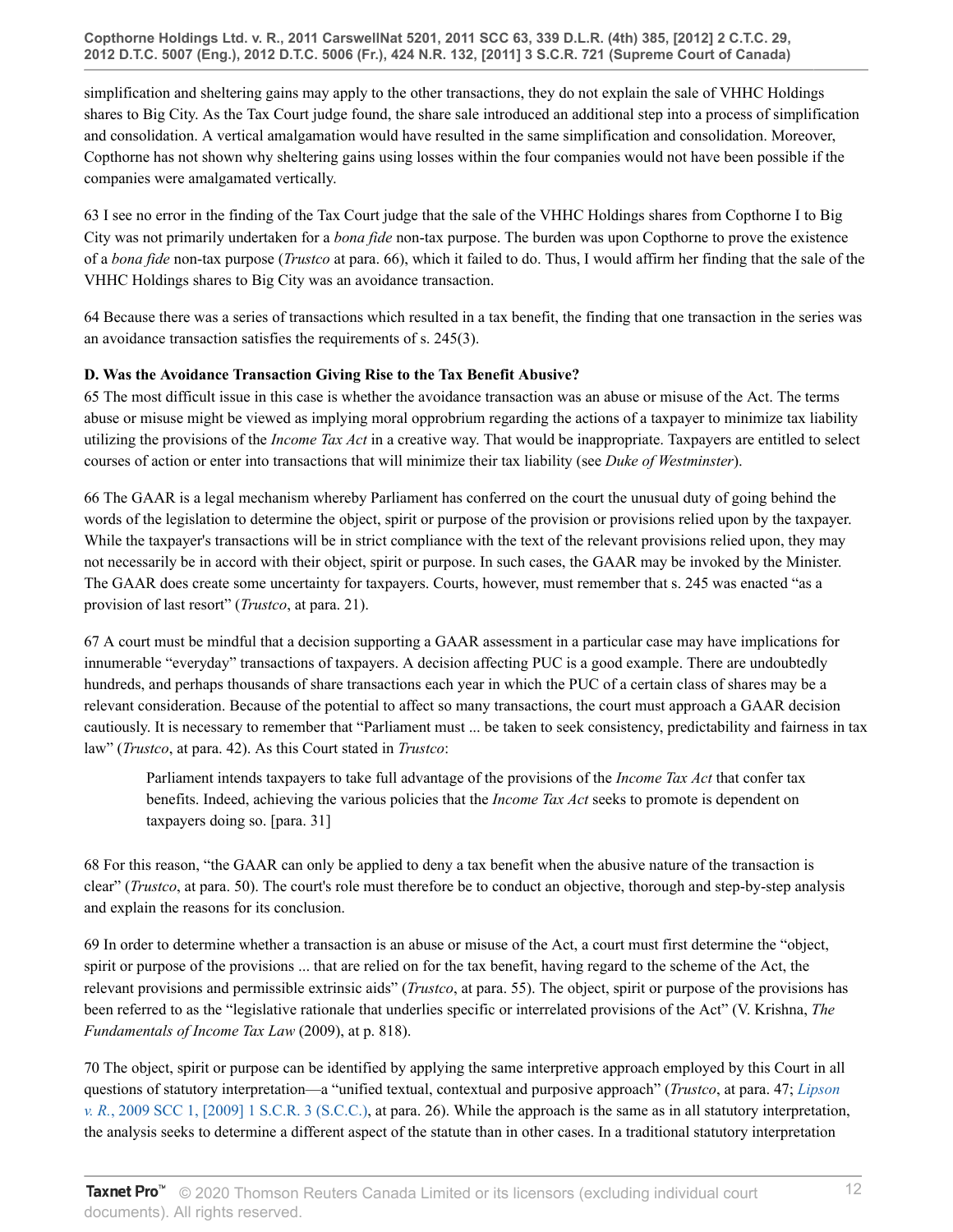approach the court applies the textual, contextual and purposive analysis to determine what the words of the statute mean. In a GAAR analysis the textual, contextual and purposive analysis is employed to determine the object, spirit or purpose of a provision. Here the meaning of the words of the statute may be clear enough. The search is for the rationale that underlies the words that may not be captured by the bare meaning of the words themselves. However, determining the rationale of the relevant provisions of the Act should not be conflated with a value judgment of what is right or wrong nor with theories about what tax law ought to be or ought to do.

71 Second, a court must consider whether the transaction falls within or frustrates the identified purpose (*Trustco*, at para. 44). As earlier stated, while an avoidance transaction may operate alone to produce a tax benefit, it may also operate as part of a series of transactions that results in the tax benefit. While the focus must be on the transaction, where it is part of a series, it must be viewed in the context of the series to enable the court to determine whether abusive tax avoidance has occurred. In such a case, whether a transaction is abusive will only become apparent when it is considered in the context of the series of which it is a part and the overall result that is achieved (*[Lipson](http://v3.taxnetpro.com/Document/I8d7d93935ae45dece0440003ba833f85/View/FullText.html?originationContext=document&vr=3.0&rs=cblt1.0&transitionType=DocumentItem&contextData=(sc.Search))*, at para. 34, *per* LeBel J.).

72 The analysis will then lead to a finding of abusive tax avoidance: (1) where the transaction achieves an outcome the statutory provision was intended to prevent; (2) where the transaction defeats the underlying rationale of the provision; or (3) where the transaction circumvents the provision in a manner that frustrates or defeats its object, spirit or purpose (*Trustco*, at para. 45; *[Lipson](http://v3.taxnetpro.com/Document/I8d7d93935ae45dece0440003ba833f85/View/FullText.html?originationContext=document&vr=3.0&rs=cblt1.0&transitionType=DocumentItem&contextData=(sc.Search))*, at para. 40). These considerations are not independent of one another and may overlap. At this stage, the Minister must clearly demonstrate that the transaction is an abuse of the Act, and the benefit of the doubt is given to the taxpayer.

73 When applying this test, there is no distinction between an "abuse" and a "misuse". Instead, there is a single unified approach (*Trustco*, at para. 43). In the balance of these reasons, I will therefore only use the term "abuse".

#### **(1) The Relevant Sections**

74 The three sections of the Act that are alleged to have been abused are ss. 89(1), 87(3) and 84(3). Section 89(1) defines PUC. The relevant portion reads:

"paid-up capital" at any particular time means,

(a) in respect of a share of any class of the capital stock of a corporation, an amount equal to the paid-up capital at that time, in respect of the class of shares of the capital stock of the corporation to which that share belongs, divided by the number of issued shares of that class outstanding at that time,

(b) in respect of a class of shares of the capital stock of a corporation,

(iii) where the particular time is after March 31, 1977, an amount equal to the paid-up capital in respect of that class of shares at the particular time, computed without reference to the provisions of this Act except subsections 51(3) and 66.3(2) and (4), sections 84.1 and 84.2, subsections 85(2.1), 85.1(2.1), 86(2.1), 87(3) and (9), 128.1(2) and (3), 138(11.7), 192(4.1) and 194(4.1) and section 212.1,

75 This definition is unusual. It does not provide an express positive definition. Instead, it states that PUC shall be calculated initially "without reference to the provisions of this Act". In practice this means that the PUC calculation begins with reference to the stated capital of a class of shares, determined under corporate law. This is explained in para. 2 of the Income Tax Interpretation Bulletin IT-463R2 "Paid-up Capital" (September 8, 1995):

Since subparagraph (b)(iii) of the definition of "paid-up capital" provides that the amount of the paidup capital of a class of shares is initially determined without reference to the provisions of the *Income*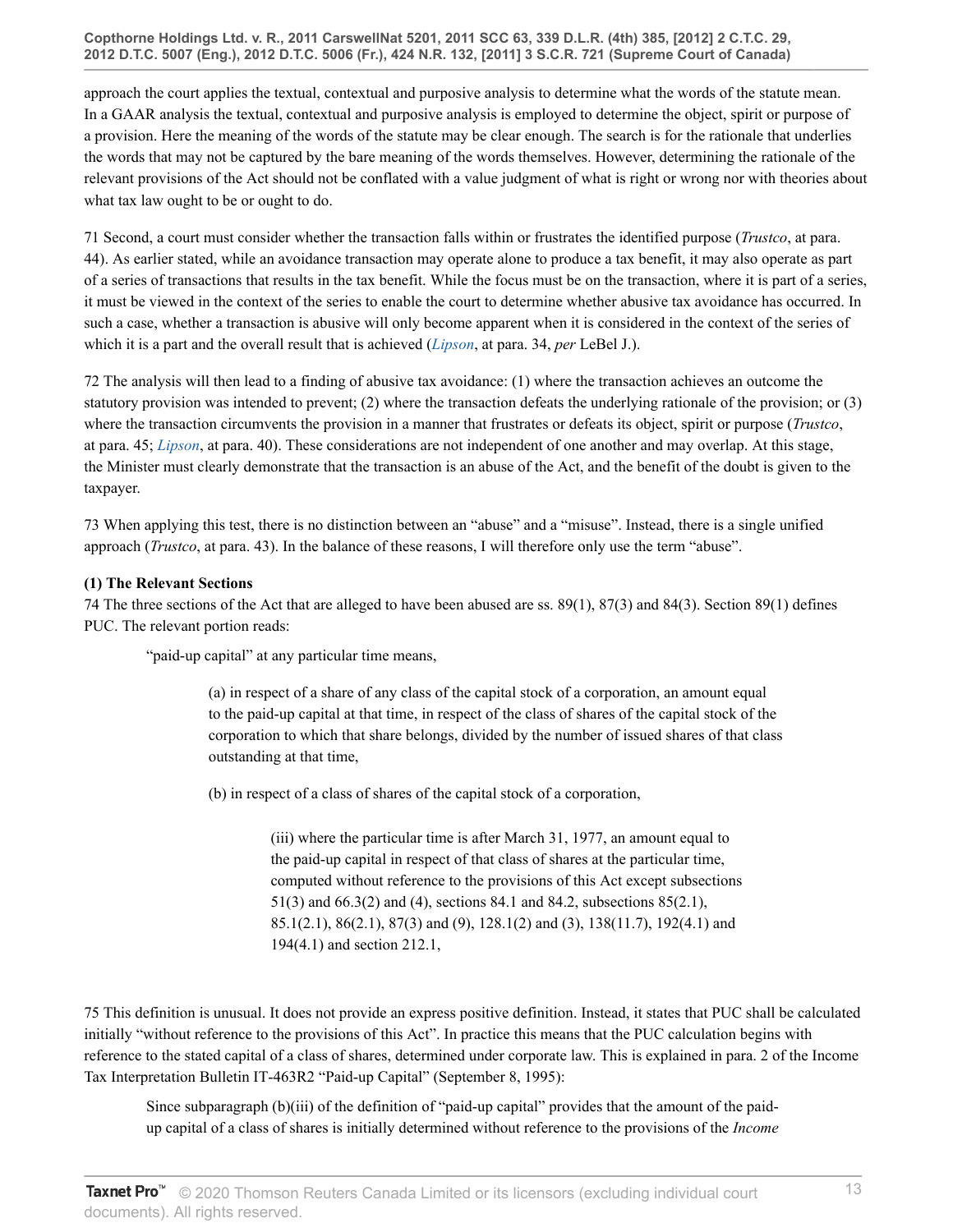*Tax Act*, the calculation is based on the relevant corporate law rather than tax law. The amount calculated under corporate law is usually referred to as the "stated capital" of the class of shares.

(See also Krishna, at p. 621.)

76 Stated capital is "the full amount that [a corporation] receives in respect of any shares it issues" (K. P. McGuinness, *Canadian Business Corporations Law* (2nd ed. 2007), at §7.231). Where an investment is made in a corporation in consideration for shares, the stated capital of the corporation increases. Professor Krishna refers to stated capital as "the amount of money a shareholder 'commits' to the corporation" (p. 610). The calculation of stated capital is set out at s. 26 of the *Canada Business Corporations Act*, R.S.C. 1985, c. C-44 ("*CBCA*") and at s. 28 of the Alberta *Business Corporations Act*, R.S.A. 2000, c. B-9 ("*ABCA*").

77 Because the Act relies on the corporate law concept of stated capital, the computation of PUC will be based on the statute in the jurisdiction in which a corporation is registered. In this case, the amalgamation of Copthorne I and VHHC Holdings occurred under the *ABCA*.

78 Where the PUC of a corporation diverges from the stated capital it is "because of subsequent adjustments for tax purposes" (Krishna, at p. 621). The adjustments made to compute PUC are those enumerated in subparagraph (*b*)(iii) of the definition of PUC in s. 89(1). Thus, while stated capital and PUC may be the same in some cases, the two may differ substantially. The adjustment relevant in this case is found in s. 87(3).

79 Section 87(3) ensures that the PUC of the shares of an amalgamated corporation shall not exceed the PUC of the shares of the amalgamating corporations. In effect, it means that when companies amalgamate, it is the PUC of the shares of the amalgamating corporations, not their stated capital, that is used to determine the PUC of the shares of the amalgamated corporation. The relevant portion of the section reads:

**87**. …

(3) Subject to subsection 87(3.1), where there is an amalgamation or a merger of 2 or more Canadian corporations, in computing at any particular time the paid-up capital in respect of any particular class of shares of the capital stock of the new corporation,

(a) there shall be deducted that proportion of the amount, if any, by which the paid-up capital, determined without reference to this subsection, in respect of all the shares of the capital stock of the new corporation immediately after the amalgamation or merger exceeds the total of all amounts each of which is the paid-up capital in respect of a share (except a share held by any other predecessor corporation) of the capital stock of a predecessor corporation. ...

80 Section 87(3) provides that the PUC of the shares of the amalgamated corporation will be reduced if it exceeds the PUC of the shares of the amalgamating corporations. If there is more than one class of shares, the reduction will be applied proportionally to each class.

81 However, s. 87(3) has an additional effect which is at the centre of this appeal. It ensures that the total PUC of the shares of the amalgamating corporations will be aggregated "except a share held by any other predecessor corporation". The effect of this short additional parenthetical clause is that, on amalgamation, any PUC of the shares of an amalgamating corporation, where its shares were held *by* another amalgamating corporation, will be cancelled rather than being aggregated. Thus, where an amalgamation is vertical—that is, where shares of one amalgamating corporation are held by another amalgamating corporation as in a parent-subsidiary relationship—the PUC of the shares of the subsidiary will not be aggregated, but will be cancelled. In the case of a wholly owned subsidiary, the resulting PUC will be that of the shares of the parent corporation only. (Where shares of a subsidiary are held partially by a parent corporation and partially by other shareholders, it will only be the PUC of the shares of the subsidiary held by the parent corporation that will be cancelled.)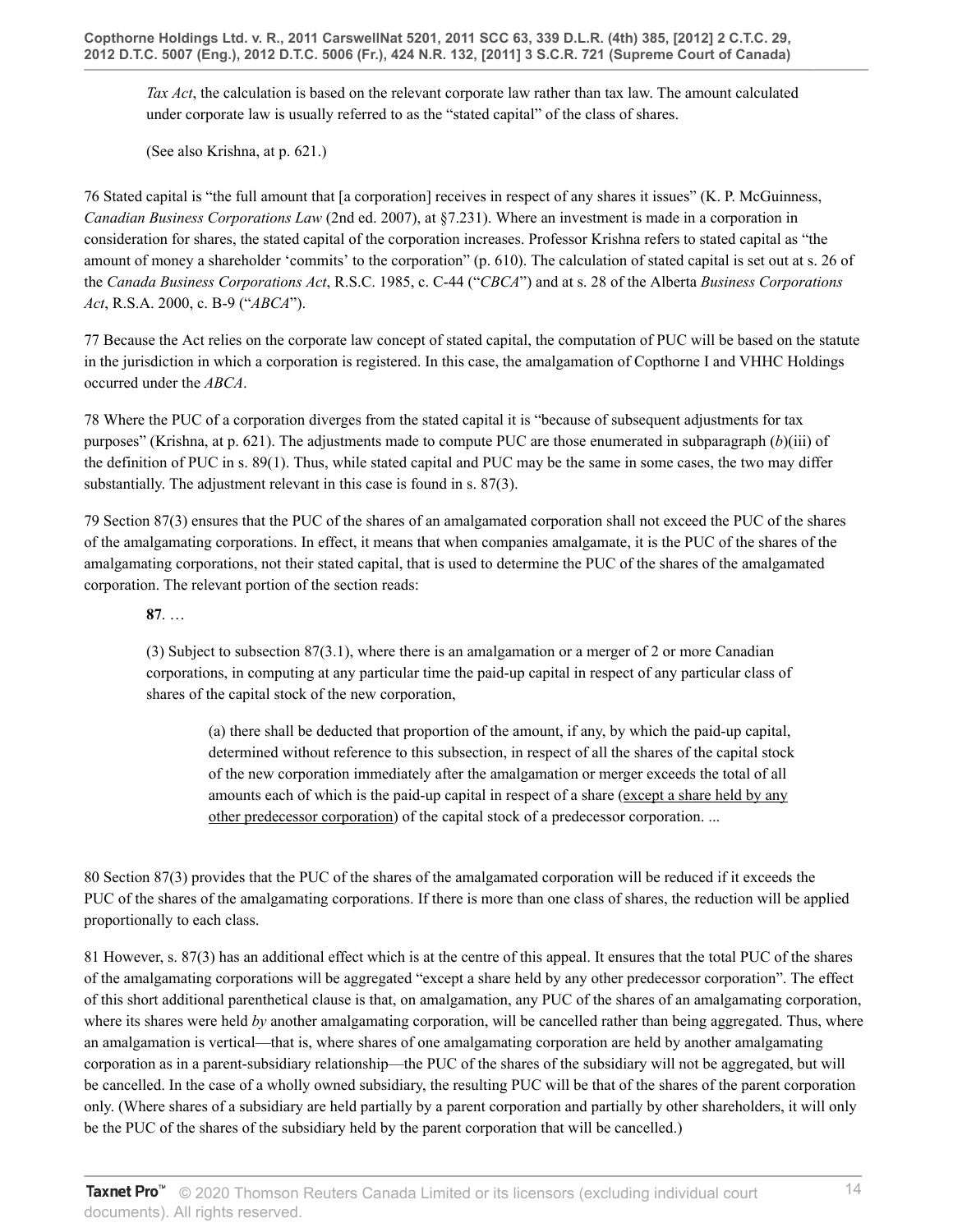82 This may be contrasted with a horizontal amalgamation where the companies being amalgamated do not own shares in one another (although they may both be owned by the same parent, as was the case here). In a horizontal amalgamation no PUC is attributable to shares that are "held by any other predecessor corporation", and thus the text of s. 87(3) would result in an aggregation and not a cancellation of PUC of the shares of the amalgamating corporations.

83 The third section relied upon by the Minister is s. 84(3). It reads:

**84**. …

(3) Where at any time after December 31, 1977 a corporation resident in Canada has redeemed, acquired or cancelled in any manner whatever (otherwise than by way of a transaction described in subsection 84(2)) any of the shares of any class of its capital stock,

(a) the corporation shall be deemed to have paid at that time a dividend on a separate class of shares comprising the shares so redeemed, acquired or cancelled equal to the amount, if any, by which the amount paid by the corporation on the redemption, acquisition or cancellation, as the case may be, of those shares exceeds the paid-up capital in respect of those shares immediately before that time; and

(b) a dividend shall be deemed to have been received at that time by each person who held any of the shares of that separate class at that time equal to that portion of the amount of the excess determined under paragraph  $84(3)(a)$  that the number of those shares held by the person immediately before that time is of the total number of shares of that separate class that the corporation has redeemed, acquired or cancelled, at that time.

84 Section 84(3) is a deeming provision. It splits the amount paid on a share redemption between the PUC and the excess over PUC. To the extent a shareholder receives an amount less than or equal to the PUC it will be considered a non-taxable return of capital. However, where the payment exceeds the PUC, s. 84(3) deems the excess to be a dividend subject to tax. In effect, s. 84(3) merely takes the PUC, determined pursuant to s. 89(1) including any adjustments such as required by s. 87(3), and deems any amount paid in excess of the resulting PUC a dividend subject to tax.

#### **(2) Which Provisions Are Abused?**

85 The issue in this appeal involves the computation of PUC on amalgamation. Section 84(3) does not alter the computation of PUC. It merely accepts and applies the PUC computations made pursuant to other provisions.

86 Sections 89(1) and 87(3) do deal with the computation of PUC on amalgamation. As noted above, the definition of PUC in s. 89(1) provides a baseline reliance on stated capital for the calculation of PUC, with subsequent adjustments. Section  $87(3)$  provides for a reduction that may apply on amalgamations. To determine if there was abuse in this case, it is s.  $87(3)$ that must be at the centre of the analysis.

# **(3) The Object, Spirit and Purpose of Section 87(3)**

87 To assess the underlying rationale of s. 87(3) it is necessary to consider its text, context and purpose. As with all statutory interpretation, these three elements are not entirely separate, and at times they will overlap.

#### **(a) The Text of the Provision**

88 In any GAAR case the text of the provisions at issue will not literally preclude a tax benefit the taxpayer seeks by entering into the transaction or series. This is not surprising. If the tax benefit of the transaction or series was prohibited by the text, on reassessing the taxpayer, the Minister would only have to rely on the text and not resort to the GAAR. However, this does not mean that the text is irrelevant. In a GAAR assessment the text is considered to see if it sheds light on what the provision was intended to do.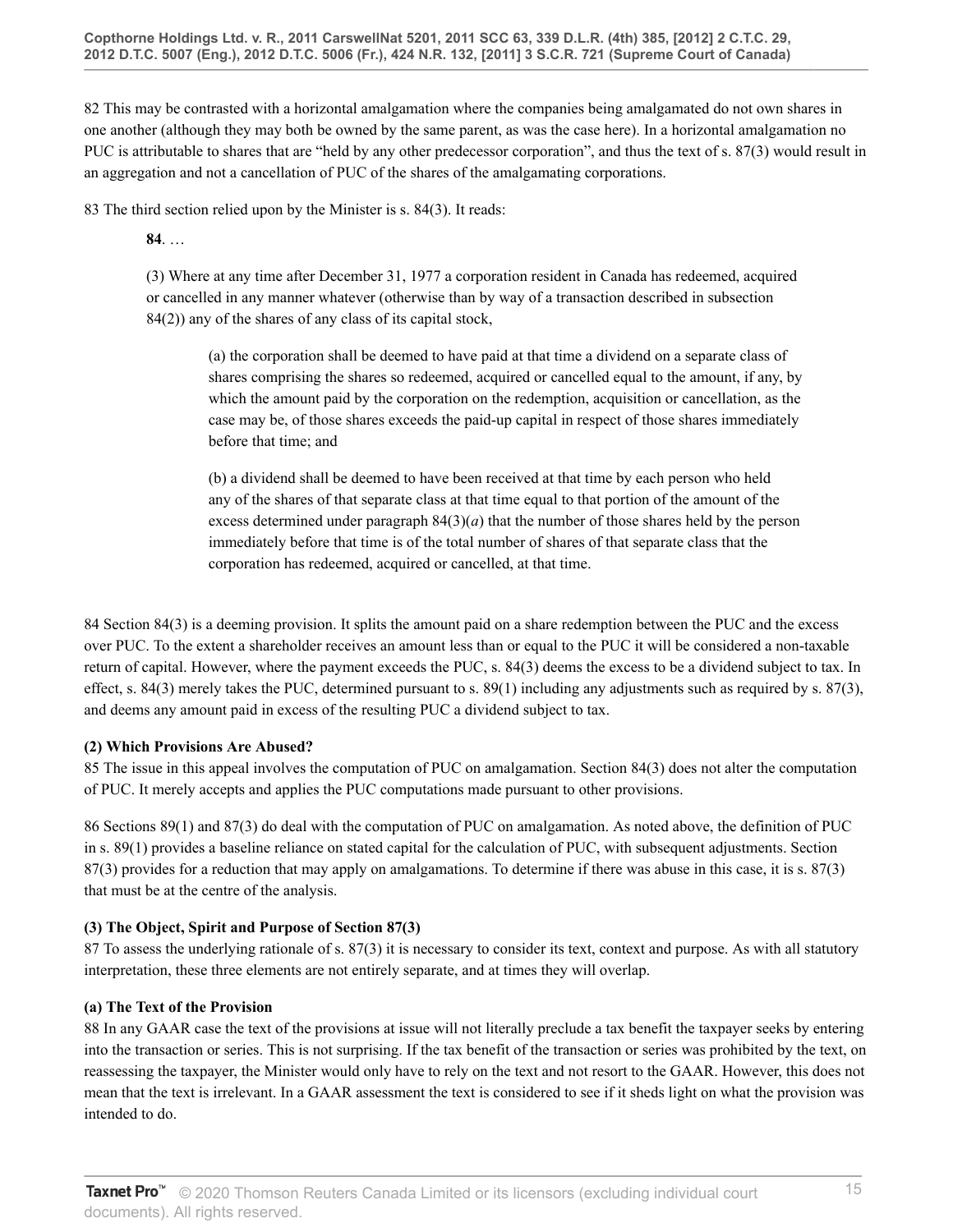89 The text of s. 87(3) ensures that in a horizontal amalgamation the PUC of the shares of the amalgamated corporation does not exceed the total of the PUC of the shares of the amalgamating corporations. The question is why s. 87(3) is concerned with limiting PUC in this way. Since PUC may be withdrawn from a corporation without inclusion in the income of the shareholder, it seems evident that the intent is that PUC be limited such that it is not inappropriately increased merely through the device of an amalgamation.

90 Section 87(3) also provides, in its parenthetical clause, that the PUC of the shares of an amalgamating corporation held by another amalgamating corporation is cancelled. In other words, in a vertical amalgamation, the PUC of inter-corporate shareholdings, such as exists in the case of a parent-subsidiary relationship, is not to be aggregated. Again, having regard to the fact that PUC may be withdrawn from a corporation not as a dividend subject to tax but as a non-taxable return of capital, the indication is that the parenthetical clause is intended to limit PUC of the shares of the amalgamated corporation to the PUC of the shares of the amalgamating parent corporation. While the creation of PUC in the shares of downstream corporations is valid, its preservation on amalgamation may be seen as a means of enabling the withdrawal of funds in excess of the capital invested as a return of capital rather than as a deemed dividend to the shareholder subject to tax.

#### **(b) The Context of the Provision**

91 The consideration of context involves an examination of other sections of the Act, as well as permissible extrinsic aids (*Trustco*, at para. 55). However, not every other section of the Act will be relevant in understanding the context of the provision at issue. Rather, relevant provisions are related "because they are grouped together" or because they "work together to give effect to a plausible and coherent plan" (R. Sullivan, *Sullivan on the Construction of Statutes* (5th ed. 2008), at pp. 361 and 364).

#### **(i) The PUC Scheme of the Act**

92 The first contextual consideration is the PUC scheme in the Act, including s. 84(3) and s. 89(1).

93 In oral argument, counsel for Copthorne conceded that s. 84(3) provides for payment of PUC to shareholders on redemption of shares by the corporation without liability for tax in recognition of the fact that the initial investment is made with tax-paid funds.

94 I agree that this is why s. 84(3) provides that any payment on redemption of shares is only deemed to be a dividend where the amount paid is in excess of PUC. Section 84(3) helps to explain why, in s. 87(3), PUC is limited to the PUC of the shares of the amalgamating corporations in a horizontal amalgamation and why the PUC of the shares of a subsidiary held by a parent will be cancelled on a vertical amalgamation. Without limiting or cancelling PUC as provided in s. 87(3), payments to shareholders on redemption of their shares in excess of the investment made with tax-paid funds could be made without liability for tax by the shareholder.

95 Section 89(1) incorporates by reference provisions which reduce the PUC of the shares of a corporation. They are colloquially referred to as "grinds". For example, ss. 84.1 and 212.1 both grind PUC in non-arm's length transactions. These sections have been described as "anti-avoidance" provisions aimed at "dividend stripping" (*[Collins & Aikman Products Co. v.](http://v3.taxnetpro.com/Document/I8d7d93935ce25dece0440003ba833f85/View/FullText.html?originationContext=document&vr=3.0&rs=cblt1.0&transitionType=DocumentItem&contextData=(sc.Search)) R.*[, 2009 TCC 299, 2009 D.T.C. 1179 \(Eng.\) \(T.C.C. \[General Procedure\]\)](http://v3.taxnetpro.com/Document/I8d7d93935ce25dece0440003ba833f85/View/FullText.html?originationContext=document&vr=3.0&rs=cblt1.0&transitionType=DocumentItem&contextData=(sc.Search)), at paras. 55 and 105, aff'd [2010 FCA 251, \[2011\]](http://v3.taxnetpro.com/Document/I9310e05a51c227a3e0440003ba833f85/View/FullText.html?originationContext=document&vr=3.0&rs=cblt1.0&transitionType=DocumentItem&contextData=(sc.Search)) [1 C.T.C. 250 \(F.C.A.\)](http://v3.taxnetpro.com/Document/I9310e05a51c227a3e0440003ba833f85/View/FullText.html?originationContext=document&vr=3.0&rs=cblt1.0&transitionType=DocumentItem&contextData=(sc.Search))) because such non-arm's length transactions may provide an opportunity for corporations to return funds in excess of the initial investment made with tax-paid funds to a shareholder as a non-taxable return of capital, rather than as a taxable dividend.

96 The existence of such grinds is an indication that the subsections enumerated in s. 89(1) are mostly intended to prevent the preservation of PUC in instances where bare reliance on stated capital would not achieve Parliament's intended tax purpose of allowing only for a return of tax-paid investment without inclusion in income. Because s. 87(3) is one provision within this series of grinds, it is reasonable to conclude that it shares the same purpose of precluding the preservation of PUC where such preservation would allow for a withdrawal, without liability for tax, of an amount in excess of the investment made with taxpaid funds.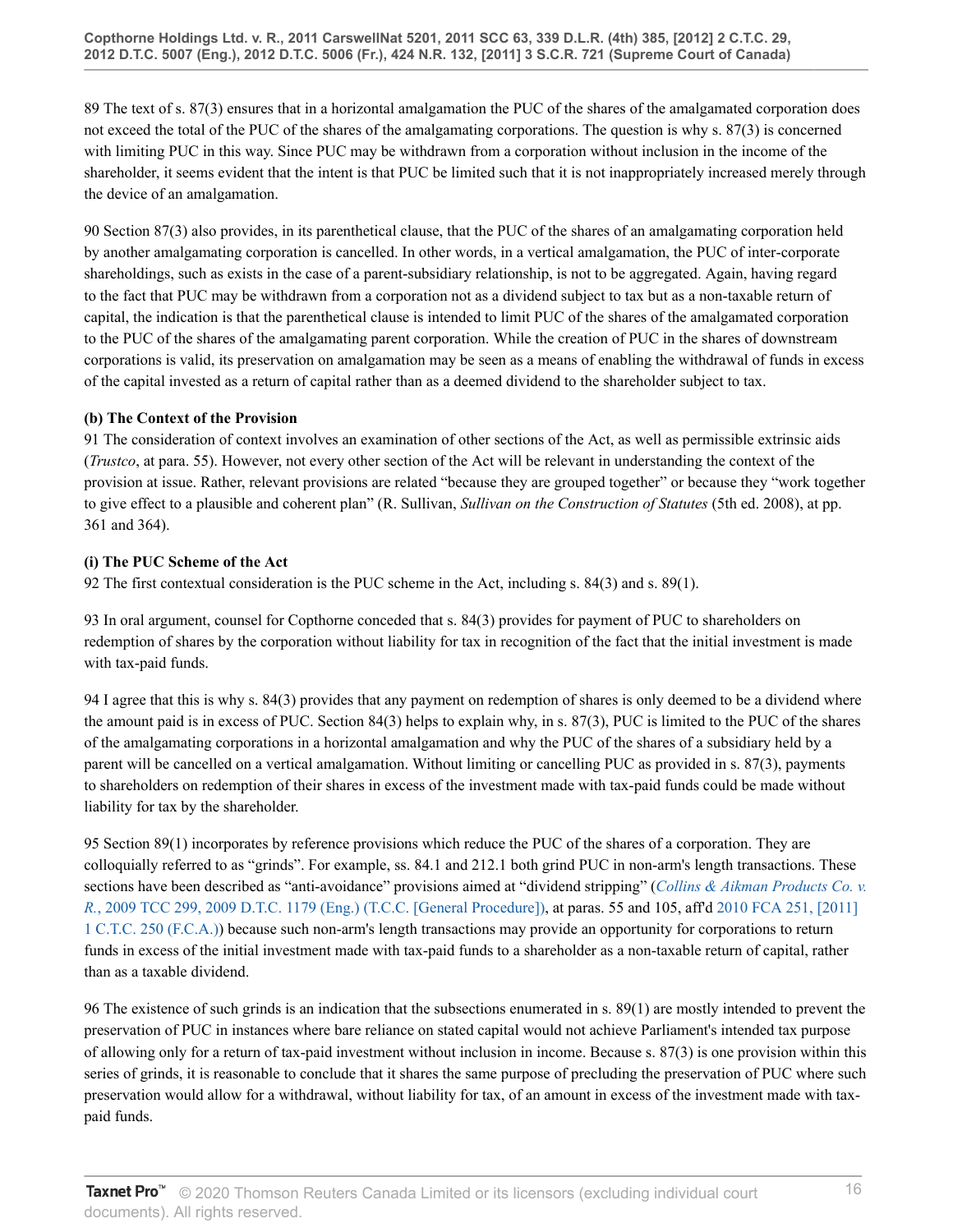#### **(ii) The Principle of Non-Consolidation**

97 I turn now from the immediate PUC scheme to other related provisions in the Act. Copthorne points out that the Act does not generally consolidate the financial results of separate corporations for tax purposes. Section 2(1) of the Act states that income tax is computed "for each taxation year of every person resident in Canada". Because each corporation is a separate taxpayer for the purposes of the Act, the tax computation for each corporation is separate. Copthorne refers to this as a policy of corporate "non-consolidation".

98 In the context of PUC, this means that the shares of a corporation have their own PUC, and that this PUC exists independently from the PUC of the shares of other corporations, whether or not the corporations are related. For example, an investment may be made by an individual in a parent company, by the parent in a subsidiary, and by the subsidiary in a further subsidiary, with PUC created at each step. This non-consolidation of PUC results from the non-consolidation of stated capital. In corporate law stated capital is determined by reference to each corporation, whether related to one another or not, and is based on the consideration received for shares issued by the corporation (see: *CBCA*, s. 26(2), and *ABCA*, s. 28(2)).

99 This context suggests that the creation of PUC of the shares in a downstream corporation is not contrary to any policy of the Act. However, this point speaks to the creation of PUC, rather than the preservation of PUC. Simply because PUC was validly created does not mean that it may be validly preserved. Section 87(3) does not speak to creation, but instead to limitation or cancellation of PUC upon amalgamation. In amalgamations, two unconsolidated corporations become one consolidated corporation. Section 87(3) provides a bridge connecting the PUC of the shares of the prior unconsolidated corporations and the subsequent consolidated corporation. In horizontal amalgamation, the PUC of the shares of the amalgamated corporation cannot exceed the PUC of the shares of the amalgamating corporations. Upon a vertical amalgamation, all PUC of shares held by a parent corporation in a subsidiary will be cancelled. The principle of nonconsolidation recognizes the valid creation of PUC in a subsidiary corporation, but does not justify preservation of PUC when parent and subsidiary are amalgamated.

#### **(iii) The Relevance of the Capital Gains Scheme**

100 Copthorne argues that the provisions of the Act relating to capital gains and PUC are part of a single integrated scheme that "provides a complete solution to this situation" and ensures that tax eventually is applied to shareholder returns, either as a deemed dividend or as a capital gain (A.F., at para. 69).

101 On the basis of the arguments made, I have not been convinced to accept Copthorne's position. Capital gains or losses are calculated in relation to the adjusted cost base ("ACB") of a share, not its PUC. While PUC relates to shares, ACB relates to a specific taxpayer. PUC depends on the amount initially invested as capital, whereas the ACB reflects the amount the current shareholder paid for the shares. In some cases the ACB and PUC may be the same, but in others they may not be. In the case of shares acquired from a prior shareholder it will be unlikely that the ACB will be equal to the PUC.

102 I would hesitate to conclude that the Act contains a "complete solution" whereby any withdrawal that would not be caught under the PUC-deemed dividend scheme would be caught instead by the capital gains scheme. An amount returned to a shareholder on a share redemption may be considered a return of capital rather than a deemed dividend under s. 84(3). However, the return of capital may reflect either a capital gain or a capital loss, which would be determined in relation to the ACB of the shareholder.

103 Further, the tax rates applicable to dividends and capital gains are not identical. With respect to non-resident shareholders, tax treaties may exempt capital gains from tax but not dividends. This suggests that the capital gains scheme is not an automatic proxy for the PUC-deemed dividend scheme, whereby a taxpayer will always be liable for the same tax under one tax scheme or the other on a redemption. Copthorne did not cite any sources directly on point. The capital gains issue was not addressed by either the Tax Court judge or the Federal Court of Appeal. In the circumstances, Copthorne has not substantiated this argument sufficiently that it can be accepted in this case.

# **(iv) The "In Rem" Nature of PUC**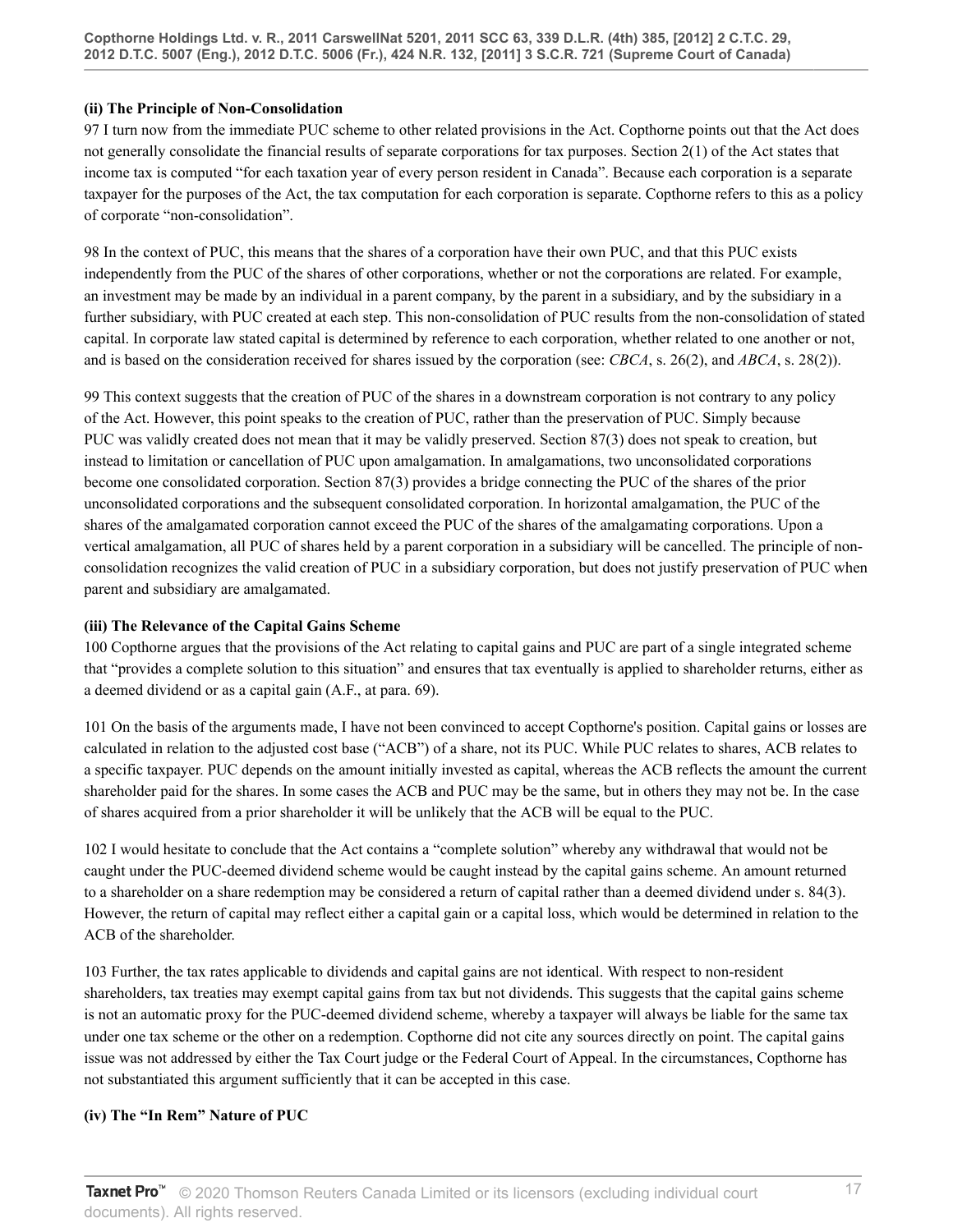104 Copthorne says that PUC is *in rem*, and as a result should not be "traced" back to an initial investment. It is true that PUC is a tax attribute of a share that does not generally change with a change of shareholder, and thus can be considered in some ways to be *in rem*. Copthorne argues that the courts below only found that the preservation of PUC was inappropriate because it was "traced" to the same initial investment of funds. It argues that the PUC should have been treated in the same way, regardless of how it was created.

105 The difficulty is that s. 87(3) is an example of where the treatment of PUC *does* depend on who owns the shares, because PUC associated with inter-corporate shareholdings *is* cancelled on vertical amalgamation. In this circumstance, the PUC is not exclusively *in rem*. Thus, it cannot be said that the treatment of PUC is never dependent on the identity of the owner of the shares. Instead, under s. 87(3) where shares of an amalgamating corporation are owned by another amalgamating corporation the PUC of those shares is cancelled.

#### **(v) Stop-PUC Rules in the Act**

106 Copthorne says that the absence of specific stop-PUC rules, similar to stop-loss rules, suggests that the Act does not have a policy against PUC preservation. Thus, Copthorne argues, the object, spirit and purpose of s. 87(3) cannot be against the preservation of PUC. A stop-loss rule is a "non-recognition rul[e] that prevent[s] the realization of a loss on the disposition of a particular property .... The purpose ... is to prevent the realization of accrued losses when a taxpayer's economic interest in the property is not actually relinquished" (Duff, *Canadian Income Tax Law*, at pp. 1109-10).

107 However, the grinds set out in s. 89(1), including s. 87(3), act to cancel or limit PUC in situations where it is considered inappropriate for tax purposes for it to be preserved. While s. 87(3) is not a "stop-loss" rule, it can be viewed as a "stop-PUC" rule intended to stop the aggregation of PUC in vertical amalgamations and to limit the aggregation upon horizontal amalgamation so that PUC of an amalgamated corporation does not exceed the total of the tax-paid investment in the amalgamating corporations.

#### **(vi) Expressio Unius Est Exclusio Alterius**

108 Copthorne argues that Parliament has enacted a number of PUC provisions which are intended to prevent taxpayers from inappropriately increasing or preserving PUC. It argues that the detail of the PUC provisions, such as s. 87(3), suggests that where the taxpayer's actions are not caught by a provision, the actions cannot abuse the purpose of the provision. I interpret this argument as what Professor Sullivan calls "implied exclusion". In essence the argument is that "there is reason to believe that if the legislature had meant to include a particular thing within its legislation, it would have referred to that thing expressly" (Sullivan, at p. 244). Section 89(1) is a definition section. As such, I would agree with Copthorne that when the definition lists a series of "grinds", without any indication of the possibility of making additions to that list, that it may be assumed that the list is exhaustive. Thus, if this were a case of traditional statutory interpretation, an argument that the series of transactions here are somehow contemplated by the listed grinds could fail.

109 However, that is not the nature of a GAAR analysis. When the Minister invokes the GAAR, he is conceding that the words of the statute do not cover the series of transactions at issue. Rather, he argues that although he cannot rely on the text of the statute, he may rely on the underlying rationale or object, spirit and purpose of the legislation to support his position.

110 I do not rule out the possibility that in some cases the underlying rationale of a provision would be no broader than the text itself. Provisions that may be so construed, having regard to their context and purpose, may support the argument that the text is conclusive because the text is consistent with and fully explains its underlying rationale.

111 However, the implied exclusion argument is misplaced where it relies exclusively on the text of the PUC provisions without regard to their underlying rationale. If such an approach were accepted, it would be a full response in all GAAR cases, because the actions of a taxpayer will always be permitted by the text of the Act. As noted in *OSFC*, if the Court is confined to a consideration of the language of the provisions in question, without regard to their underlying rationale, it would seem inevitable that the GAAR would be rendered meaningless (para. 63).

#### **(vii) Conclusion of Contextual Considerations**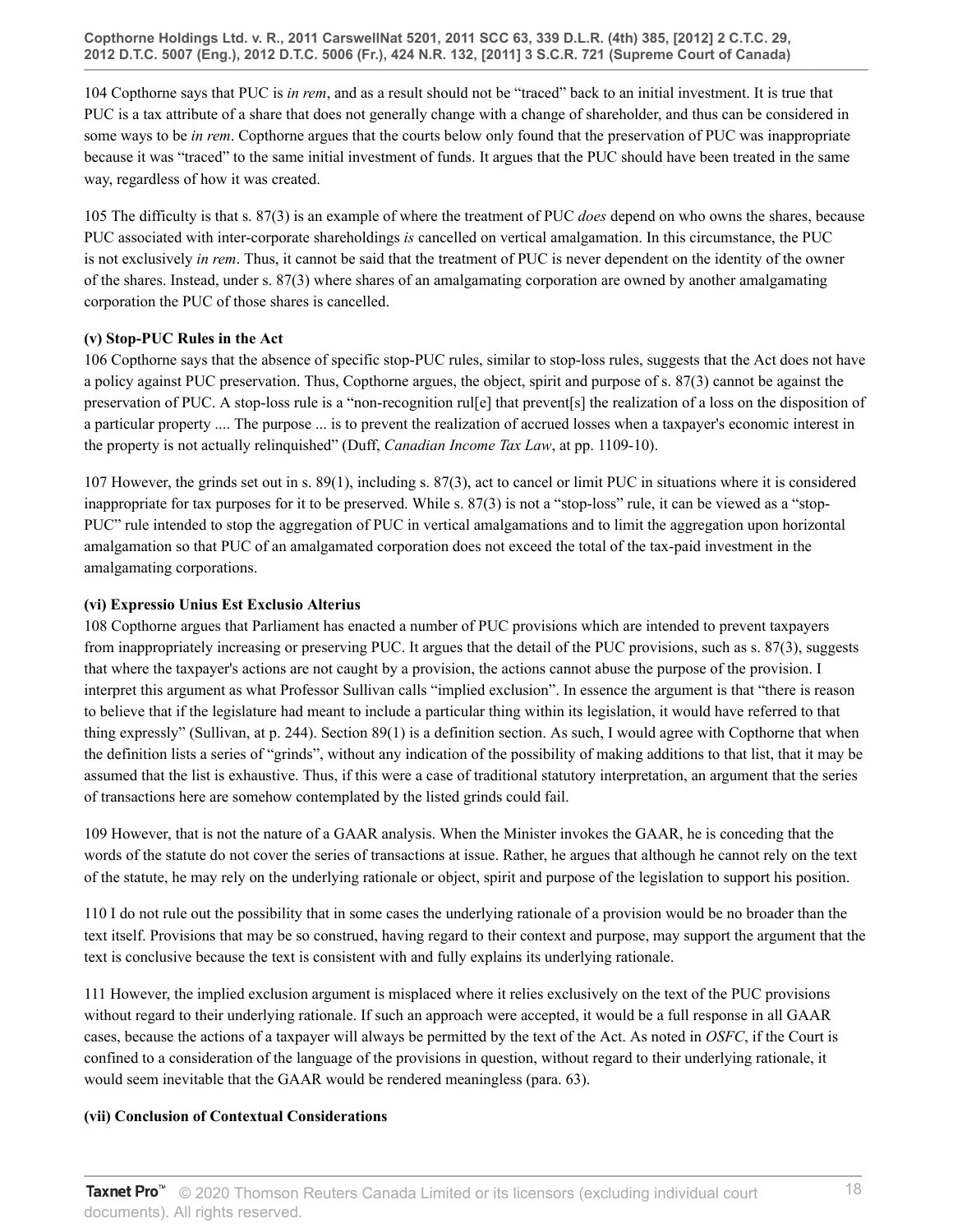112 Having regard to the PUC scheme and the principle of non-consolidation and the other arguments made by Copthorne, the necessary conclusion remains that one rationale for s. 87(3) is that payments to shareholders from an amalgamated corporation on a share redemption should not be taxable as a deemed dividend, only to the extent that such payments reflect investment made with tax-paid funds. The objective of this exemption is to recognize PUC as a return of capital to shareholders.

#### **(c) The Purpose of the Provisions**

113 Tax provisions are intended to "promote purposes related to specific activities" (*Trustco*, at para. 52). This step seeks to ascertain what outcome Parliament intended a provision or provisions to achieve, amidst the myriad of purposes promoted by the Act.

114 Copthorne claims that the purpose of these provisions is to compute PUC based on stated capital in most cases, except where a specific exception exists. It argues that s. 87(3) represents one exception, which is intended to ensure continuity or to "preven[t] corporate law increases to stated capital on horizontal amalgamations" (A.F., at para. 82 (emphasis deleted)).

115 However, while continuity may explain part of s. 87(3), it is not a tax rationale for the parenthetical exception for vertical amalgamations. As discussed above, s. 87(3) ensures that the PUC of the shares of an amalgamated corporation does not exceed the PUC of the shares of the amalgamating corporations in a horizontal amalgamation. For this reason, I would agree that continuity is one of the purposes promoted by s. 87(3). However, as noted by this Court in *Trustco*, a provision "can serve a variety of independent and interlocking purposes" (para. 53). The words of s. 87(3), other than the parenthetical words, are directed at continuity in a horizontal amalgamation. The parenthetical portion, dealing with vertical amalgamations, functions to cancel the PUC of the shares of an amalgamating subsidiary corporation. By cancelling the PUC of shares held by a parent corporation, rather than simply continuing the PUC of those shares, the parenthetical portion reflects an additional purpose in s. 87(3). The parenthetical portion seeks to preclude corporations from preserving PUC of the shares of a subsidiary corporation on amalgamation with the parent corporation as that PUC reflects investment of the same tax-paid dollars as in the parent corporation.

116 It has also been argued that s. 87(3) is simply intended to maintain consistency between corporate law and tax law, and that s. 87(3) takes its purpose from the corporate law cancellation of shares upon a vertical amalgamation. Under s. 182(2) of the *CBCA*, the shares held by one amalgamating corporation in another must be cancelled on amalgamation (s. 182(2) of the *ABCA* has the same effect). While neither explicitly requires the cancellation of the stated capital in those shares, it is generally accepted that the stated capital is cancelled along with the shares (see C. Cardarelli, "Transactions Involving Paid-Up Capital", in the Canadian Tax Foundation's *Report of Proceedings of the Fifty-Sixth Tax Conference* (2005), 26:1, at p. 26:20). In this way, corporate law treats horizontal amalgamations differently than vertical amalgamations. Similarly, s. 87(3) treats horizontal amalgamations and vertical amalgamations differently. The argument is that on vertical amalgamations, the purpose of s. 87(3) is simply to cancel PUC because shares and therefore stated capital are cancelled. As I understand the argument, cancellation of PUC on vertical amalgamations is to align PUC with corporate law. Therefore, there is no tax reason to cancel PUC of the shares of a corporation that was a subsidiary if through a series of transactions it was no longer a subsidiary.

117 The difficulty with this rationale is that in corporate law, shares held by one amalgamating corporation in another are cancelled to prevent an inappropriate dilution of the shares of a corporation upon amalgamation (R. W. V. Dickerson, J. L. Howard and L. Getz, *Proposals for a New Business Corporations Law for Canada* vol. I, at para. 362). However, the aggregation of PUC would not dilute the share capital of a corporation, and thus the purpose of s. 87(3) cannot be taken directly from the purpose for the cancellation of shares in corporate law, because the two are not aimed at the same concern. Instead, the independent cancellation of the PUC under the *Income Tax Act* attributable to shares held by an amalgamating corporation in a subsidiary suggests that Parliament believed that aggregating PUC upon a vertical amalgamation would result in an excessive preservation for a tax reason.

118 Copthorne submits that such a conclusion could only rest upon a *general* policy against surplus stripping. It argues that no such general policy exists and therefore the object, spirit and purpose of s. 87(3) cannot be to prevent surplus stripping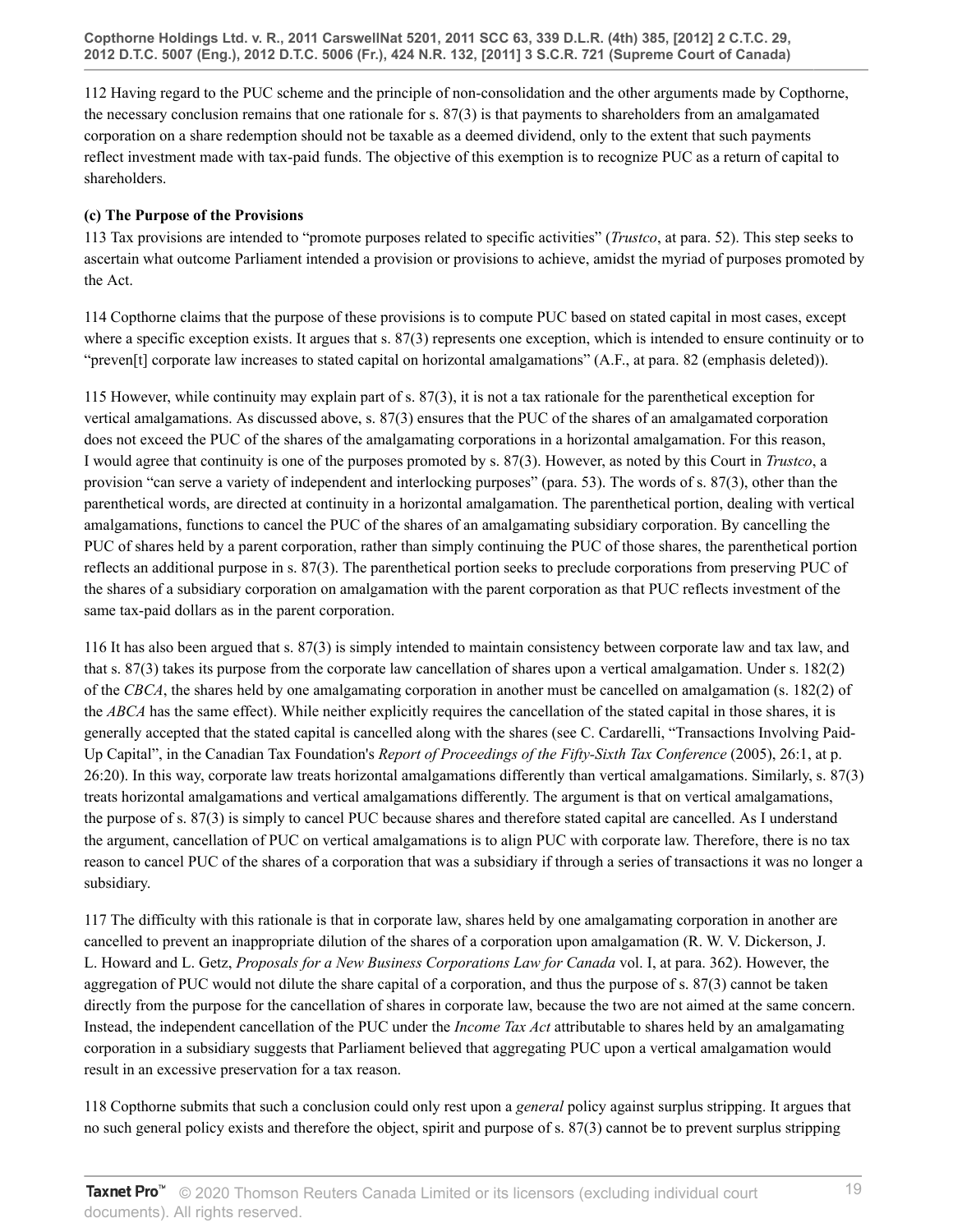#### **Copthorne Holdings Ltd. v. R., 2011 CarswellNat 5201, 2011 SCC 63, 339 D.L.R. (4th) 385, [2012] 2 C.T.C. 29, 2012 D.T.C. 5007 (Eng.), 2012 D.T.C. 5006 (Fr.), 424 N.R. 132, [2011] 3 S.C.R. 721 (Supreme Court of Canada)**

by the aggregation of PUC. This argument is based upon this Court's admonition in *Trustco* that "courts cannot search for an overriding policy of the Act that is not based on a unified, textual, contextual and purposive interpretation of the specific provisions in issue" (para. 41). What is not permissible is basing a finding of abuse on some broad statement of policy, such as anti-surplus stripping, which is not attached to the provisions at issue. However, the tax purpose identified in these reasons is based upon an examination of the PUC sections of the Act, not a broadly stated policy. The approach addresses the rationale of the PUC scheme specifically in relation to amalgamation and redemption and not a general policy unrelated to the scheme under consideration.

119 Copthorne argues that upholding the decision of the Tax Court would leave taxpayers under the "Damoclesian menace of the GAAR" (A.F., at para. 57). It suggests that taxpayers would not be able to determine whether PUC which had been validly created in a downstream investment would be subject to cancellation if it was sold to a third party or to an unrelated non-resident party. Copthorne says that this will leave taxpayers in a state of impermissible uncertainty. However, before the GAAR may be applied in any circumstance, there must be an avoidance transaction which results in a tax benefit. In the absence of a specific transaction undertaken primarily to obtain a tax benefit, a sale of shares to a third party or to an unrelated non-resident party primarily for a *bona fide* non-tax purpose will not trigger the GAAR. In such a case, PUC will continue to be a valid attribute which allows for a return of an amount equivalent to PUC to be paid to new shareholders without inclusion in their income.

120 I should emphasize that the purchase of shares may have a tax purpose, but that does not necessarily mean that the tax purpose will always be the primary reason for the transaction. In the numerous share transactions taking place each year, the party acquiring shares of a corporation will likely be aware of the tax implications of the existing PUC. However, where a transaction takes place primarily for a nontax purpose, there will be no avoidance transaction. In the absence of an avoidance transaction, the fact that a transaction may have a secondary tax benefit purpose will not trigger the GAAR. Whether the transactions are between parties at arm's length or not at arm's length should be immaterial (*[Stubart Investments Ltd. v. R.](http://v3.taxnetpro.com/Document/I8d7d939468ac5dece0440003ba833f85/View/FullText.html?originationContext=document&vr=3.0&rs=cblt1.0&transitionType=DocumentItem&contextData=(sc.Search))*, [\[1984\] 1 S.C.R. 536 \(S.C.C.\)](http://v3.taxnetpro.com/Document/I8d7d939468ac5dece0440003ba833f85/View/FullText.html?originationContext=document&vr=3.0&rs=cblt1.0&transitionType=DocumentItem&contextData=(sc.Search))).

121 Copthorne also argues that the Act does not contain a policy that parent and subsidiary corporations must always remain as parent and subsidiary. I agree. There is no general principle against corporate reorganization. Where corporate reorganization takes place, the GAAR does not apply unless there is an avoidance transaction that is found to constitute an abuse. Even where corporate reorganization takes place for a tax reason, the GAAR may still not apply. It is only when a reorganization is primarily for a tax purpose *and* is done in a manner found to circumvent a provision of the *Income Tax Act* that it may be found to abuse that provision. And it is only where there is a finding of abuse that the corporate reorganization may be caught by the GAAR.

#### **(d) Conclusion on the Object, Spirit and Purpose of the Parenthetical Portion of Section 87(3)**

122 Having regard to the text, context and purpose of s. 87(3), I would conclude that the object, spirit and purpose of the parenthetical portion of the section is to preclude preservation of PUC of the shares of a subsidiary corporation upon amalgamation of the parent and subsidiary where such preservation would permit shareholders, on a redemption of shares by the amalgamated corporation, to be paid amounts as a return of capital without liability for tax, in excess of the amounts invested in the amalgamating corporations with tax-paid funds. Having identified the object, spirit and purpose of s. 87(3), it is now necessary to determine whether the provision has been abused in this case.

# **(4) Was There an Abuse of the Provisions of the Act?**

123 While Parliament's intent is to seek consistency, predictability and fairness in tax law, in enacting the GAAR, it must be acknowledged that it has created an unavoidable degree of uncertainty for taxpayers. This uncertainty underlines the obligation of the Minister who wishes to overcome the countervailing obligations of consistency and predictability to demonstrate clearly the abuse he alleges.

124 Copthorne agrees that s. 87(3) would have led to a cancellation of the PUC of the VHHC Holdings shares if it had been vertically amalgamated with Copthorne I. Instead of amalgamating the two companies, Copthorne I sold its VHHC Holdings shares to Big City, in order to avoid the vertical amalgamation and cancellation of the PUC of the shares of VHHC Holdings.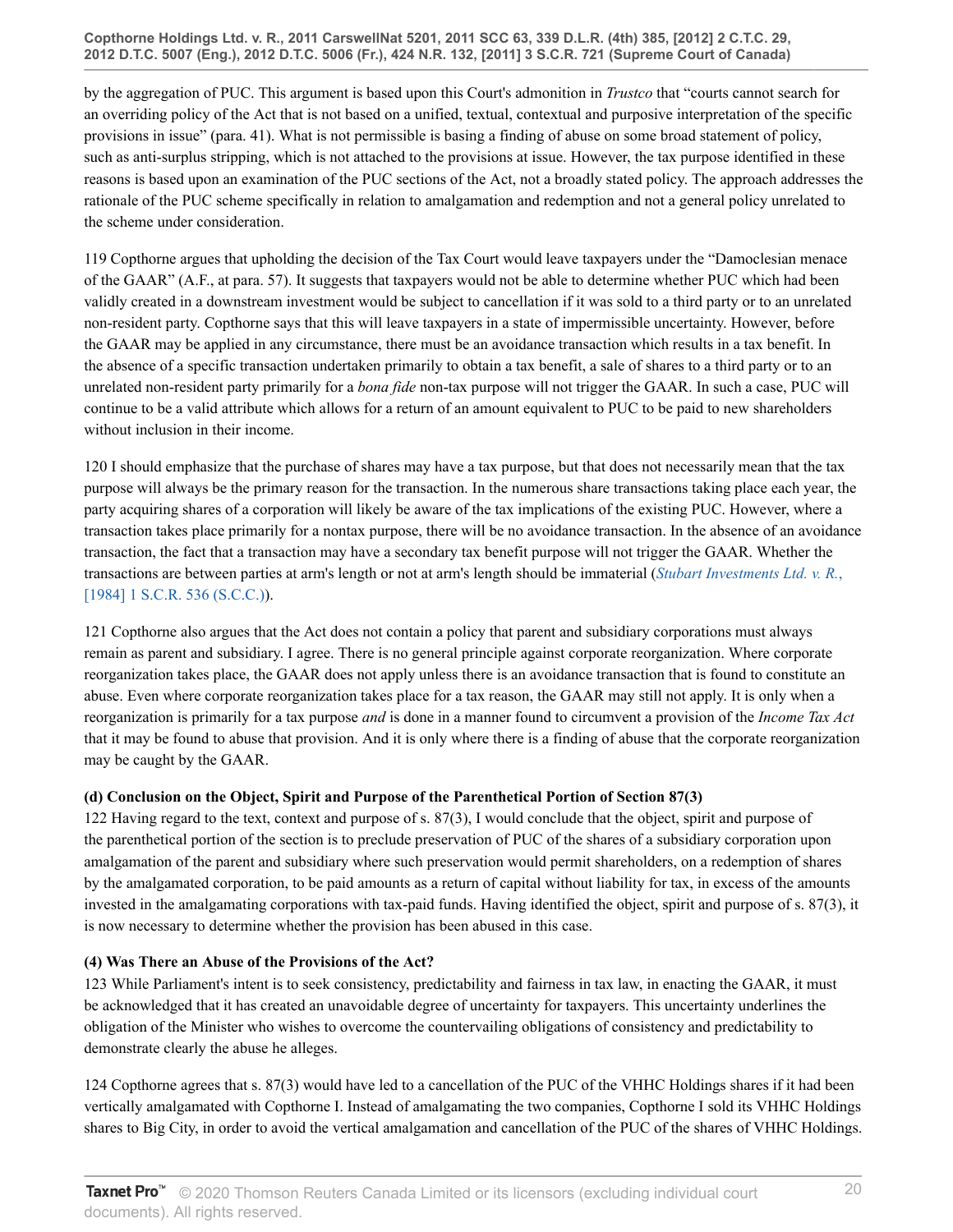The transaction obviously circumvented application of the parenthetical words of s. 87(3) upon the later amalgamation of Copthorne I and VHHC Holdings.

125 The question is whether this was done in a way that "frustrates or defeats the object, spirit or purpose" of the parenthetical words of s. 87(3) (*Trustco*, at para. 45). In oral argument, Copthorne argued that by leaving VHHC Holdings and Copthorne in a vertical structure would be "throwing away" the PUC upon amalgamation. It argued that the purpose of s. 87(3) cannot require shareholders to throw away valuable assets. However, it must be remembered that there has been a finding of tax benefit (protecting the PUC of the shares of VHHC Holdings of \$67,401,279 from withholding tax upon Copthorne III redeeming a large portion of its shares) and an avoidance transaction (the sale of VHHC Holdings from Copthorne I to Big City). The GAAR analysis looks to determine whether the avoidance of a vertical amalgamation and preservation of the VHHC Holdings' PUC of \$67,401,279 circumvented s. 87(3), achieves an outcome s. 87(3) was intended to prevent or defeats the underlying rationale of s. 87(3). If such a finding is made, the taxpayer is not "throwing away" a valuable asset. It is the application of the GAAR that applies to deny the benefit of that "asset" to the taxpayer.

126 It is true that the text of s. 87(3) recognizes two options, the horizontal and vertical forms of amalgamations. It is also true that the text does not expressly preclude a taxpayer from selecting one or the other option. However, I have concluded that the object, spirit and purpose of s. 87(3) is to preclude the preservation of PUC, upon amalgamation, where such preservation would allow a shareholder, on a redemption of shares by the amalgamated corporation, to be paid amounts without liability for tax in excess of the investment of tax-paid funds.

127 I am of the opinion that the sale by Copthorne I of its VHHC Holdings shares to Big City, which was undertaken to protect \$67,401,279 of PUC from cancellation, while not contrary to the text of s. 87(3), does frustrate and defeat its purpose. The tax-paid investment here was in total \$96,736,845. To allow the aggregation of an additional \$67,401,279 to this amount would enable payment, without liability for tax by the shareholders, of amounts well in excess of the investment of taxpaid funds, contrary to the object, spirit and purpose or the underlying rationale of s. 87(3). While a series of transactions that results in the "double counting" of PUC is not in itself evidence of abuse, this outcome may not be foreclosed in some circumstances. I agree with the Tax Court's finding that the taxpayer's "double counting" of PUC was abusive in this case, where the taxpayer structured the transactions so as to "artificially" preserve the PUC in a way that frustrated the purpose of s. 87(3) governing the treatment of PUC upon vertical amalgamation. The sale of VHHC Holdings shares to Big City circumvented the parenthetical words of s. 87(3) and in the context of the series of which it was a part, achieved a result the section was intended to prevent and thus defeated its underlying rationale. The transaction was therefore abusive and the assessment based on application of the GAAR was appropriate.

# **VI. Conclusion**

128 I would affirm the findings of the Tax Court and Federal Court of Appeal and dismiss the appeal with costs. *Appeal dismissed.*

*Pourvoi rejeté.*

# **AppendixA**

I. The companies involved in this case are all controlled by Mr. Li Ka-Shing, and his son, Victor Li (the "Li Family"). They are:

a. *Copthorne Holdings Ltd. ("Copthorne")*. The case involves *three* companies named Copthorne Holdings Ltd.. While each has the same name, they are not the same, nor are they the same as the appellant in this Court. The first Copthorne was incorporated under the laws of Ontario in 1981, with one share owned by Big City. The second and third companies are amalgamated successor companies that continued business using the name Copthorne Holdings Ltd. I refer to the three companies as Copthorne I, II and III. The appellant in this case is actually the product of a third amalgamation that also continued under the same name.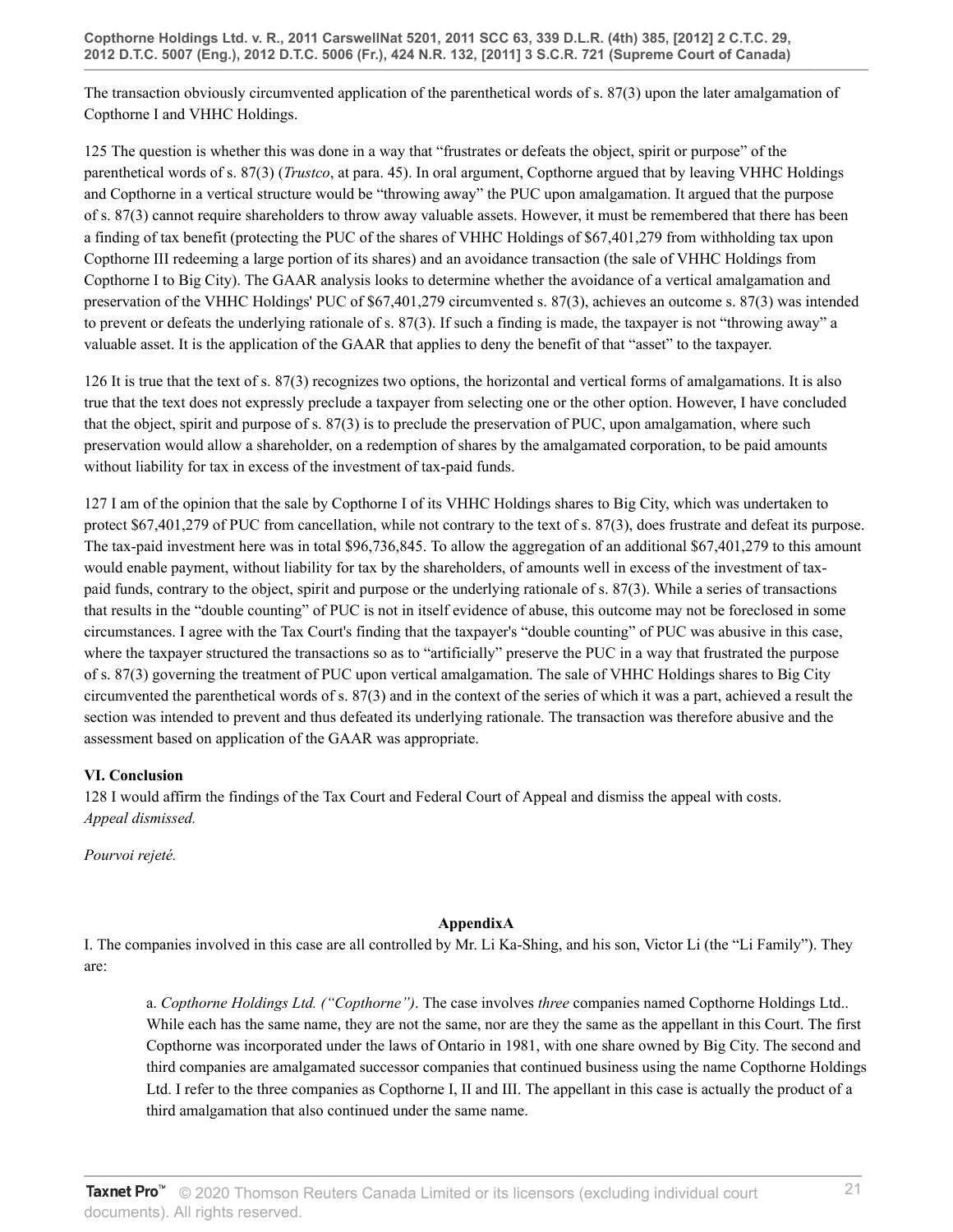b. *VHHC Investments Ltd. ("VHHC Investments")*, an Ontario company incorporated in 1987, owned directly and indirectly by Victor Li, son of Li Ka-Shing.

c. *VHHC Holdings Ltd. ("VHHC Holdings")*, an Ontario corporation incorporated in 1987, initially owned entirely by VHHC Investments.

d. *Big City Project Corporation B.V. ("Big City")*, a Netherlands company indirectly controlled by Li Ka-Shing.

e. *Copthorne Overseas Investment Ltd. ("COIL")*, a Barbados company incorporated and owned by Copthorne I.

f. *Asfield B.V. ("Asfield")*, a Netherlands company indirectly owned by a trust whose primary beneficiary was Victor Li.

g. *L.F. Holdings Ltd. ("L.F. Holdings")*, a Barbados company controlled by Li Ka-Shing.

h. *VHSUB Holdings Inc. ("VHSUB")*, a Canadian company owned by VHHC Holdings.

i. *Husky Oil Ltd. ("Husky")*, a Canadian company owned in part by the Li Family companies that carried on the business of oil and gas production, refining and distribution.

j. *Copthorne International Investment Ltd. ("CIIL")*, a British Virgin Islands Company incorporated in 1994.

k. *L.F. Investments (Barbados) Ltd. ("L.F. Investments")*, a Barbados company incorporated in 1994 by L.F Holdings.

# **Background**

II. Copthorne I was first incorporated as an Ontario corporation in 1981. It purchased the Toronto Harbour Castle Hotel in 1981 and sold it in 1989 for a substantial capital gain. Its only share was owned by another company within the Li Family group, Big City.

III. After selling the hotel, Copthorne I incorporated a new company, COIL. COIL carried on a bond-trading business in Singapore.

# **The Creation of the VHHC Companies**

IV. In 1987, VHHC Investments was incorporated in Ontario. Victor Li owned the Class A voting common shares, which had a PUC of \$100. He also held 18.75% of the Class B non-voting common shares. The rest of the Class B shares were owned by Asfield which was indirectly owned by Victor Li.

V. In 1987, 1988 and 1991, Victor Li, Asfield, and L.F. Holdings further invested in shares of VHHC Investments. As a result of these investments the common and preference shares of VHHC Investments had a total PUC \$96,736,845.

VI. During this time VHHC Investments in turn used \$67,401,279 of the invested funds to purchase common shares of VHHC Holdings. As a result, the shares of VHHC Holdings had a PUC of \$67,401,279.

# **The VHHC Companies' Losses From Husky Investments**

VII. VHHC Holdings, in turn, invested in Husky directly and through a subsidiary VHSUB. By the end of 1991 the Husky shares had lost substantial value, and as a result VHHC Holdings had suffered a substantial capital loss.

# **VHHC Holdings Sold to Copthorne**

VIII. In 1992, VHHC Investments sold all of its common shares in VHHC Holdings, which still had a PUC of \$67.4 million to Copthorne I for 1 Class A special share of Copthorne I valued at \$1,000. This was done in order to shift the capital loss from the Husky investment suffered by VHHC Holdings to Copthorne I to shelter the capital gains from the sale of the hotel.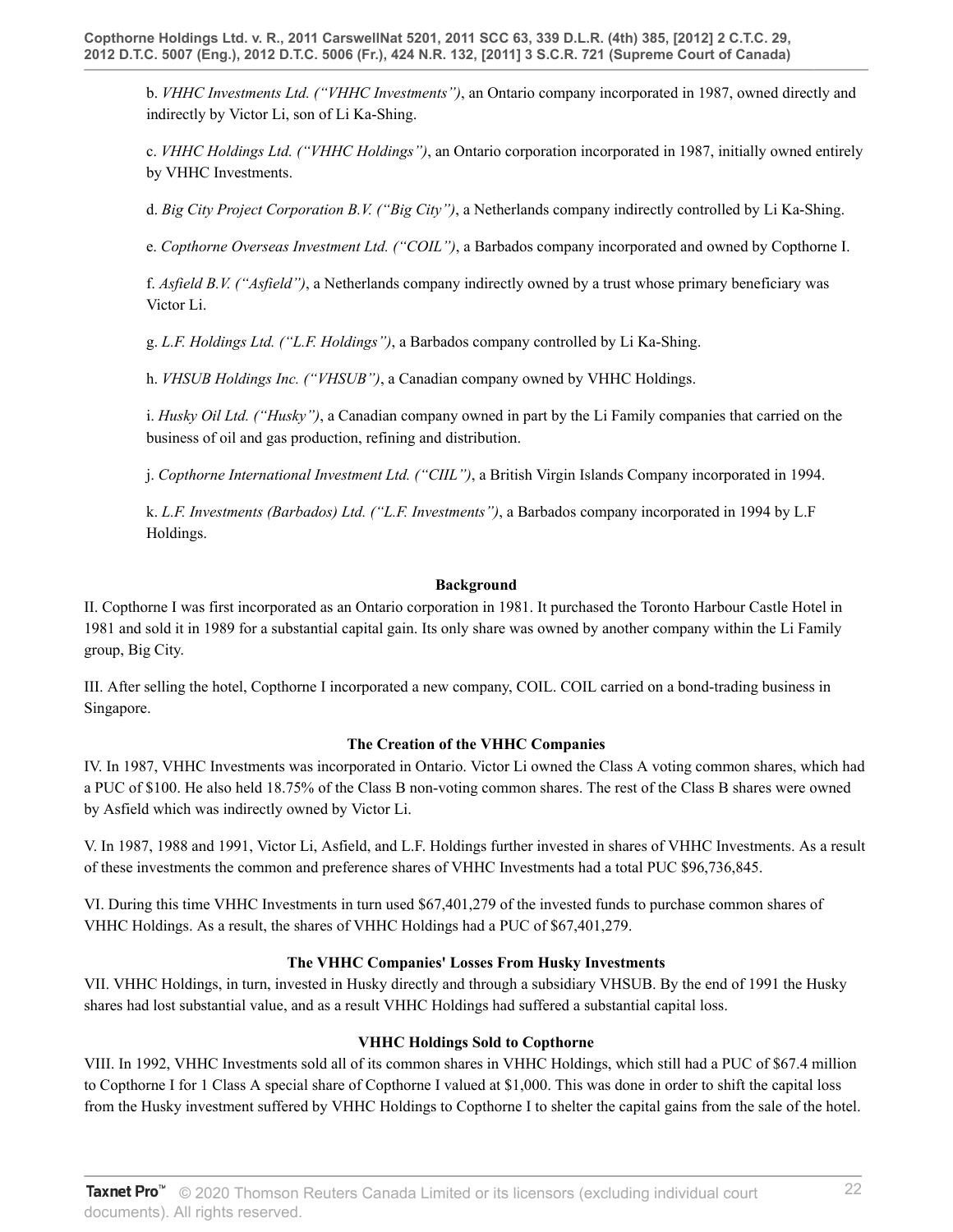As a result of this sale Copthorne I owned the shares in VHHC Holdings, with the \$67.4 million PUC but only a nominal fair market value.

# **The First Series—Amalgamating Copthorne and VHHC Holdings**

IX. In 1993, the Li Family decided to amalgamate Copthorne I, VHHC Holdings and two other corporations which it controlled. This was done to simplify the structure of the group of companies and to allow the losses from each of the predecessor corporations' businesses to shelter the profits of others.

X. However, a direct vertical amalgamation of VHHC Holdings and its parent company, Copthorne I, would result in a cancellation of the \$67.4 million PUC in the shares of VHHC Holdings under s. 87(3) of the *Income Tax Act*. To avoid this result, the Li Family decided to engage in a number of transactions to protect the PUC.

XI. In July 1993, Copthorne I sold its VHHC Holdings common shares to Big City, Copthorne I's parent company for \$1,000. This is referred to as the "1993 Share Sale". This meant that any amalgamation between Copthorne I and VHHC Holdings was "horizontal" not "vertical". This share sale is the transaction that the Minister found was an "avoidance transaction".

XII. On January 1, 1994, Copthorne I, VHHC Holdings, and two other corporations amalgamated to form "Copthorne II". The PUC from the common shares of VHHC Holdings was added to \$1 of PUC from the single common share of Copthorne I, resulting in a total PUC of approximately \$67.4 million distributed evenly between the 20,001,000 common shares of Copthorne II. All of these shares were owned by Big City.

XIII. Both the 1993 Share Sale and the subsequent amalgamation are agreed to be part of a first series of transactions.

# **The Second Series—Amalgamating VHHC Investments With Copthorne II**

XIV. In 1994, legislative amendments were proposed to the Foreign Accrual Property Income ("FAPI") rules of the Act which stood to negatively affect COIL's business. In response to these proposed changes, the Li Family decided to dispose of some of COIL's assets.

XV. A new company, CIIL, was incorporated, to purchase the bond-trading business from COIL. A new Barbados company, L.F. Investments was incorporated to purchase all of the shares of Copthorne II from Big City and VHHC Investments from L.F. Holdings. The two purchased companies were then amalgamated with two other companies to form "Copthorne III".

XVI. Upon amalgamation, L.F. Investments received Class D shares of Copthorne III with a PUC that was the sum of the PUC in the common shares of Copthorne II (approximately \$67.4 million) and the PUC in the common and preferred shares of VHHC Investments (approximately \$96.7 million), for a total PUC of \$164,138,025. This PUC was held in 164,138,025 Class D preference shares each having a PUC of \$1.

# **The Redemption**

XVII. Copthorne III then redeemed 142,035,895 of its Class D preference shares held by L.F. Investments for \$142,035,895. As the redemption amount was no more than the total PUC in the shares redeemed by Copthorne III, it was not deemed to be a dividend. Nor did the redemption give rise to a capital gain.

XVIII. Thus, Copthorne did not withhold or remit any tax on behalf of L.F. Investments pursuant to s. 215(1) of the Act.

XIX. The transactions beginning with the incorporation of CIIL and ending with the redemption are agreed to be part of the second series of transactions.

XX. On February 1, 2000, the Minister assessed Copthorne for unwithheld tax under the GAAR. He concluded that Copthorne III was liable for unremitted taxes because the PUC in the shares of Copthorne III should have been calculated to be \$96 million, not \$164 million. This amounted to \$8,748,783.40 in tax which Copthorne III had been obligated to withhold and remit on behalf of L.F. Investments. Given that Copthorne had not withheld any tax, the Minister assessed this amount against Copthorne III.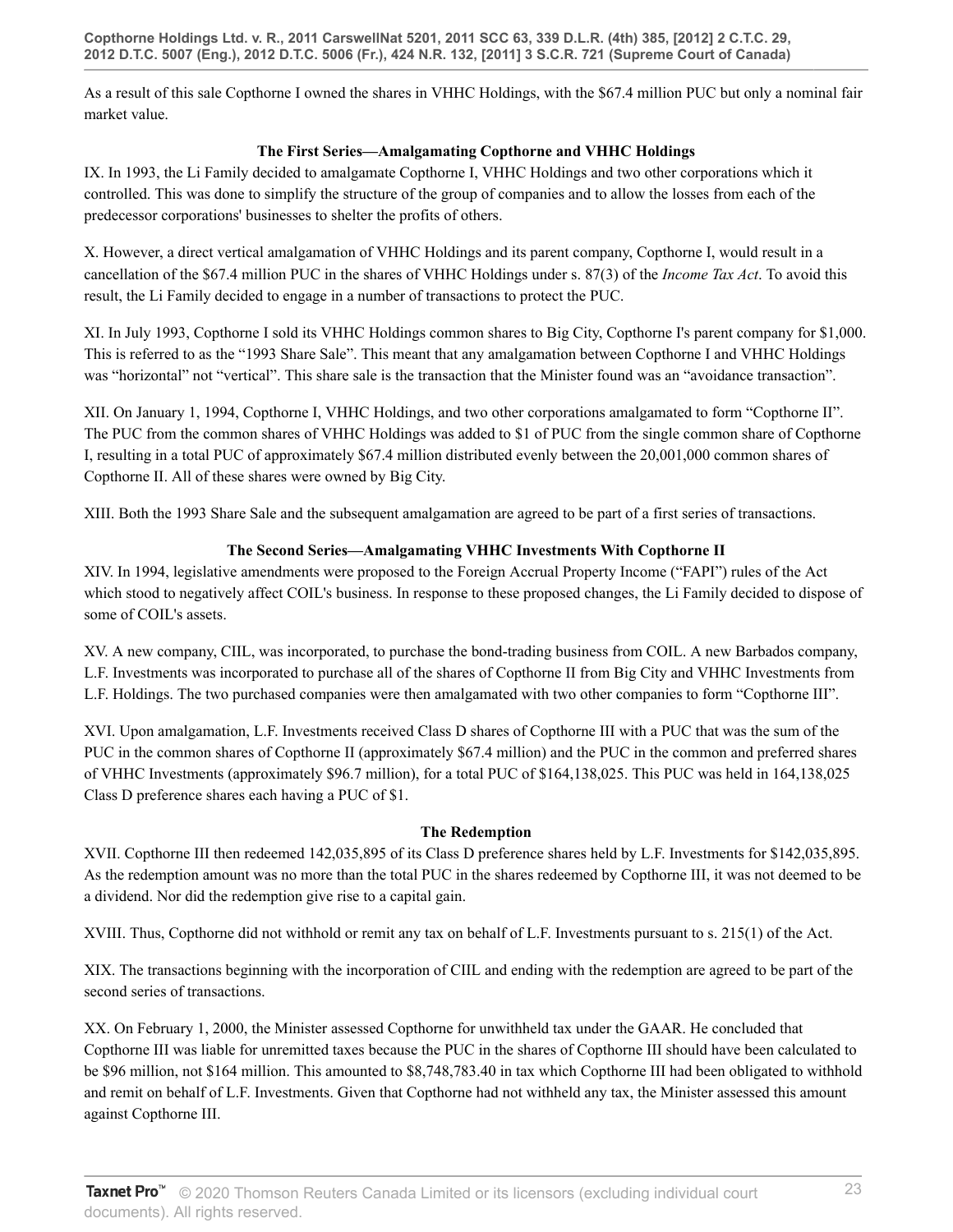#### **AppendixB**

*Income Tax Act*, R.S.C. 1985, c. 1 (5th Supp.)

*245.* (1) In this section,

"tax benefit" means a reduction, avoidance or deferral of tax or other amount payable under this Act or an increase in a refund of tax or other amount under this Act, and includes a reduction, avoidance or deferral of tax or other amount that would be payable under this Act but for a tax treaty or an increase in a refund of tax or other amount under this Act as a result of a tax treaty;

"tax consequences" to a person means the amount of income, taxable income, or taxable income earned in Canada of, tax or other amount payable by or refundable to the person under this Act, or any other amount that is relevant for the purposes of computing that amount;

"transaction" includes an arrangement or event.

(2) [General anti-avoidance provision] Where a transaction is an avoidance transaction, the tax consequences to a person shall be determined as is reasonable in the circumstances in order to deny a tax benefit that, but for this section, would result, directly or indirectly, from that transaction or from a series of transactions that includes that transaction.

(3) [Avoidance transaction] An avoidance transaction means any transaction

(a) that, but for this section, would result, directly or indirectly, in a tax benefit, unless the transaction may reasonably be considered to have been undertaken or arranged primarily for *bona fide* purposes other than to obtain the tax benefit; or

(b) that is part of a series of transactions, which series, but for this section, would result, directly or indirectly, in a tax benefit, unless the transaction may reasonably be considered to have been undertaken or arranged primarily for *bona fide* purposes other than to obtain the tax benefit.

(4) [Application of subsection (2)] Subsection (2) applies to a transaction only if it may reasonably be considered that the transaction

(a) would, if this Act were read without reference to this section, result directly or indirectly in a misuse of the provisions of any one or more of

(i) this Act,

(ii) the *Income Tax Regulations*,

(iii) the *Income Tax Application Rules*,

(iv) a tax treaty, or

(v) any other enactment that is relevant in computing tax or any other amount payable by or refundable to a person under this Act or in determining any amount that is relevant for the purposes of that computation; or